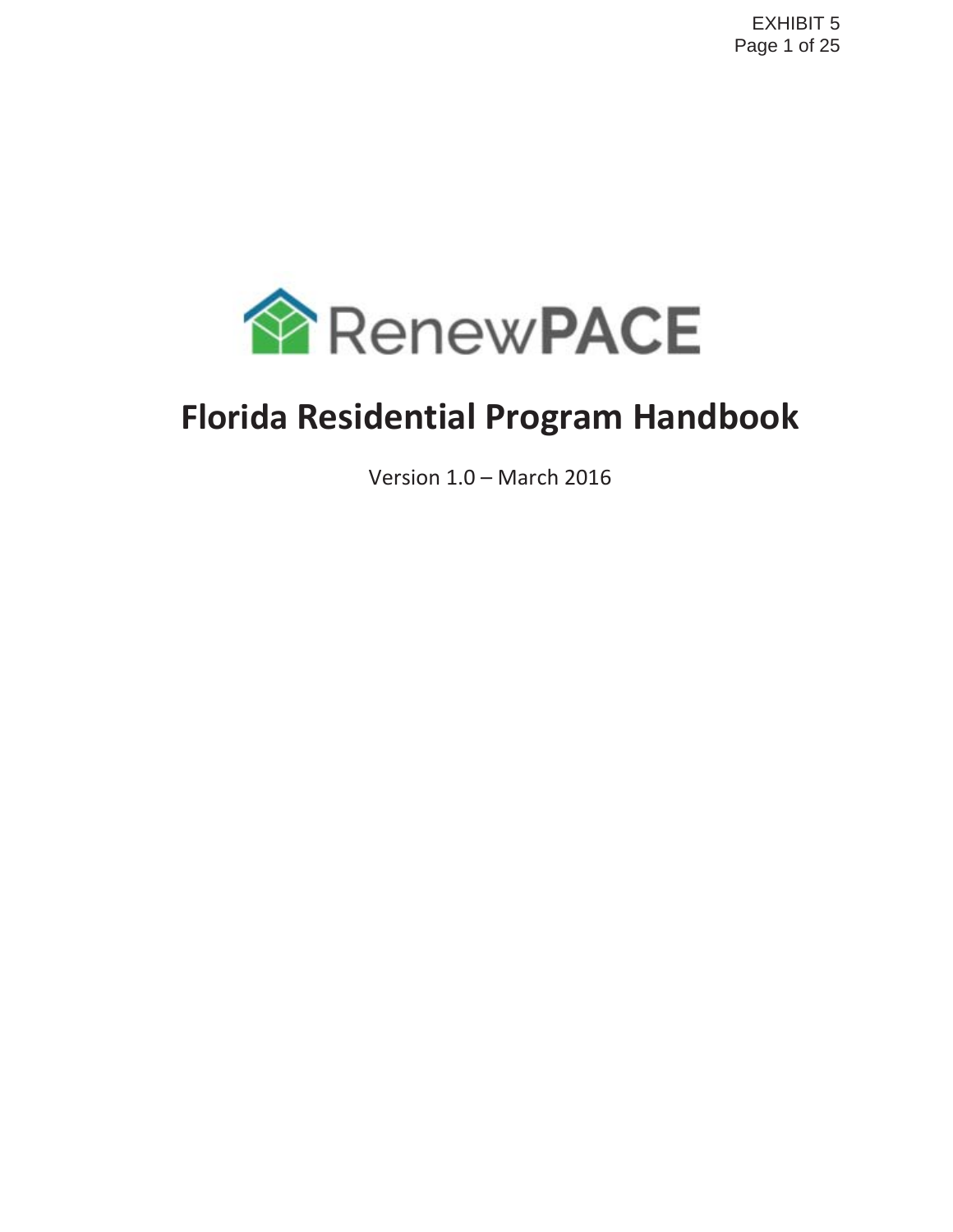## **Table of Contents**

| $\overline{\mathbf{1}}$ | <b>PROGRAM INTRODUCTION</b>                            | 4                       |
|-------------------------|--------------------------------------------------------|-------------------------|
| 1.1                     | <b>PROGRAM OVERVIEW</b>                                | 4                       |
| 1.2                     | <b>PROGRAM CONTACT INFORMATION</b>                     | 4                       |
| 1.3                     | <b>PROGRAM CALL CENTER HOURS</b>                       | 4                       |
| 1.4                     | <b>HELPFUL TERMS</b>                                   | 5                       |
| 1.5                     | <b>FEDERAL HOUSING FINANCE ADMINISTRATION OVERVIEW</b> | $\overline{\mathbf{z}}$ |
| 1.6                     | <b>OTHER USEFUL RESOURCES</b>                          | $\overline{7}$          |
| 1.7                     | <b>FUTURE PROGRAM CHANGES</b>                          | 7                       |
| $\overline{2}$          | PROGRAM ELIGIBILITY REQUIREMENTS                       | 8                       |
| 2.1                     | <b>ELIGIBLE PROPERTIES</b>                             | 9                       |
| 2.2                     | <b>ELIGIBLE PROPERTY OWNERS</b>                        | 9                       |
| 2.3                     | <b>ELIGIBLE PRODUCTS</b>                               | 10                      |
| 2.4                     | <b>ELIGIBLE PRODUCTS COSTS</b>                         | 10                      |
| 2.5                     | <b>ELIGIBLE PARTICIPATING CONTRACTORS</b>              | 10                      |
| 2.6                     | <b>ELIGIBLE FINANCED AMOUNT</b>                        | 11                      |
| 2.7                     | <b>ELIGIBLE FINANCED AMOUNT TERM(S)</b>                | 11                      |
| 2.8                     | <b>ELIGIBLE REBATE PROGRAMS AND TAX CREDITS</b>        | 11                      |
| 2.9                     | <b>ELIGIBLE NUMBER OF FINANCINGS</b>                   | 11                      |
|                         | 2.10 ADDITIONAL PROGRAM TERMS AND DISCLAIMERS          | 11                      |
|                         |                                                        |                         |
| $\overline{\mathbf{3}}$ | <b>FINANCIAL TERMS</b>                                 | 13                      |
| 3.1                     | <b>CLOSING COSTS</b>                                   | 13                      |
| 3.2                     | <b>ANNUAL REPAYMENTS</b>                               | 13                      |
| 3.3                     | <b>PREPAYMENT OF THE FINANCED AMOUNT</b>               | 13                      |
| $\overline{4}$          | <b>PROGRAM PROCESS</b>                                 | 15                      |
| 4.1                     | <b>PROCESS OVERVIEW</b>                                | 15                      |
| 4.1                     | <b>SCOPE OF PROJECT</b>                                | 16                      |
| 4.2                     | <b>APPLY FOR THE PROGRAM</b>                           | 16                      |
| 4.3                     | <b>APPLICATION REVIEW</b>                              | 16                      |
| 4.4                     | <b>OBTAIN PROGRAM APPROVAL FOR ELIGIBLE PRODUCTS</b>   | 17                      |
| 4.5                     | <b>FINANCING DOCUMENTS</b>                             | 17                      |
| 4.6                     | <b>INSTALLATION OF ELIGIBLE PRODUCTS</b>               | 18                      |
| 4.7                     | <b>SUBMIT COMPLETION CERTIFICATE</b>                   | 18                      |
| 4.8                     | ON PROPERTY AND ISSUE PAYMENT                          | 19                      |
| 4.9                     | <b>ADD ANNUAL PAYMENTS TO PROPERTY TAXES</b>           | 19                      |
| $\overline{5}$          | PRODUCT INSTALLATION REQUIREMENTS                      | 20                      |
| 5.1                     | <b>CONTRACTOR SIGN-UP</b>                              | 20                      |
| 5.2                     | <b>BUILDING PERMITS AND INSPECTION</b>                 | 20                      |
| 5.3                     | <b>FRAUDULENT ACTIVITY</b>                             | 20                      |
| 5.4                     | <b>REQUIRED DOCUMENTS</b>                              | 20                      |
|                         |                                                        |                         |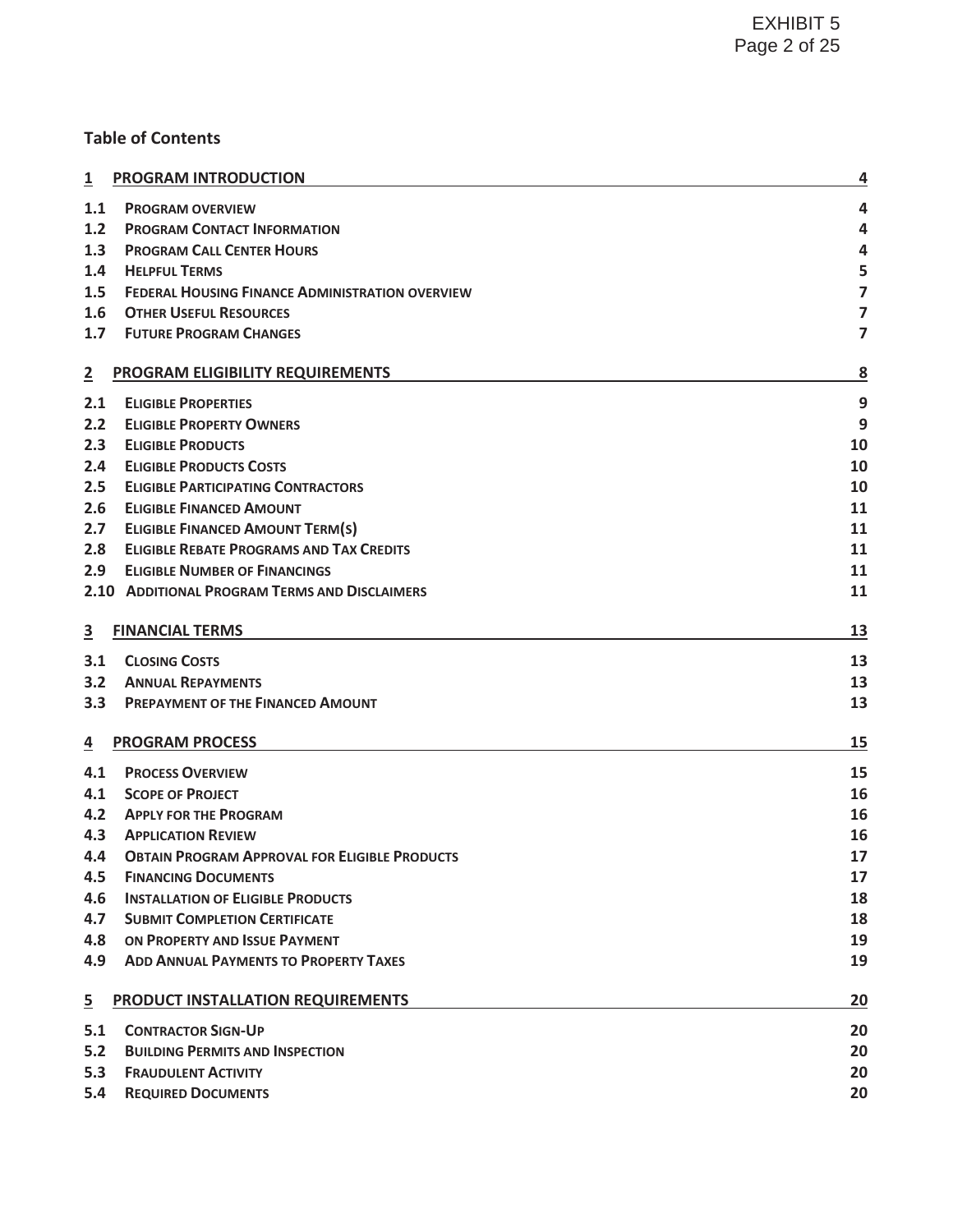| <b>DISPUTE RESOLUTION</b><br>6                         | 21 |  |
|--------------------------------------------------------|----|--|
| <b>APPENDICES</b>                                      | 21 |  |
| <b>APPENDIX A: OTHER USEFUL RESOURCES</b>              | 22 |  |
| <b>APPENDIX B: PROGRAM FORMS AND DOCUMENTS</b>         |    |  |
| <b>APPENDIX C: ELIGIBLE PRODUCTS LIST</b>              |    |  |
| <b>APPENDIX D: PARTICIPATING COMMUNITIES BY COUNTY</b> |    |  |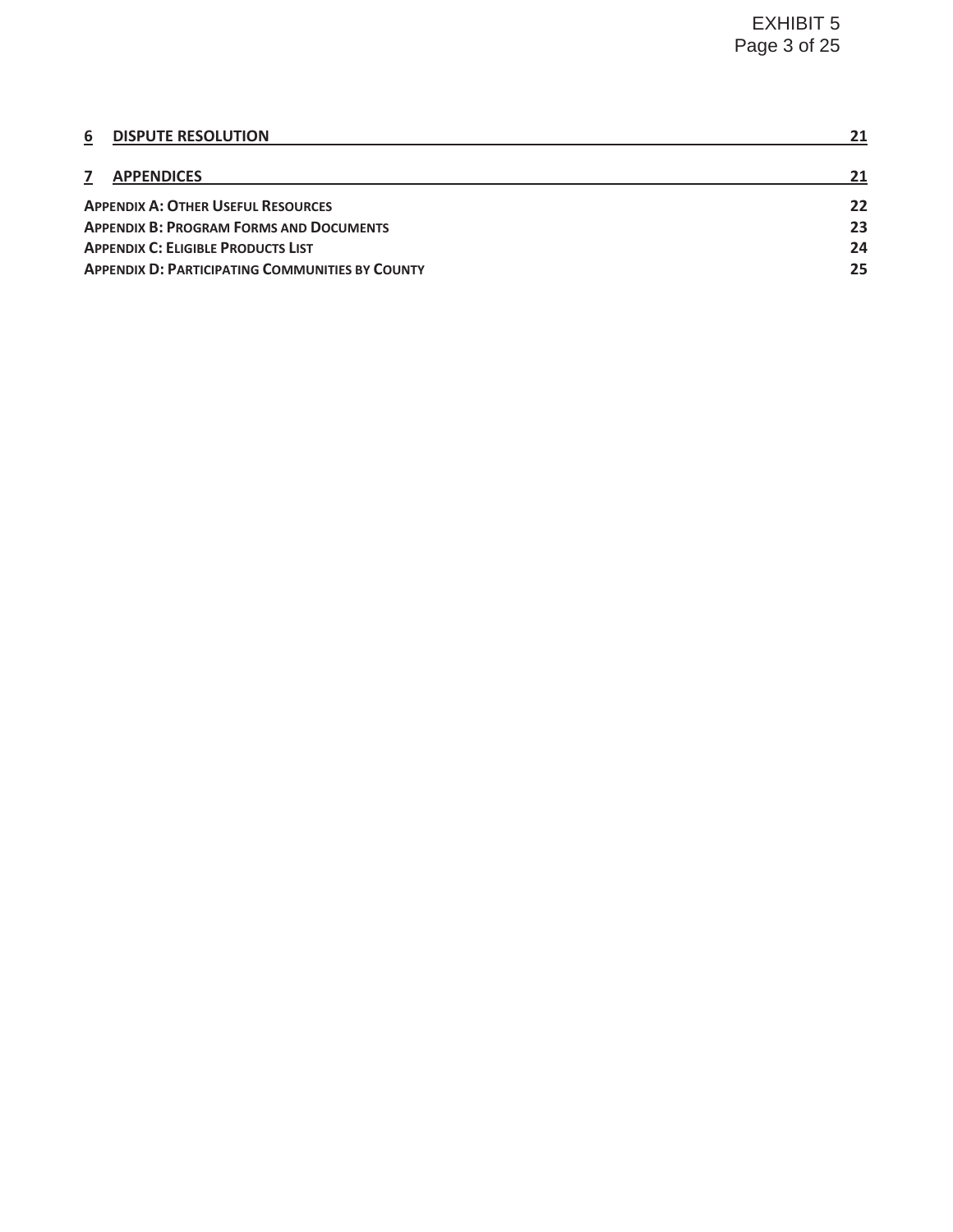## **1 Program Introduction**

## **1.1 Program overview**

Property Assessed Clean Energy ("PACE") programs are expressly authorized in Florida under Section 163.08, Florida Statutes. The RenewPACE Program ("Program") was created and approved by the Florida Green Finance Authority ("Sponsor") and its partnering local government members to assist Property Owners who want to finance energy efficiency, renewable energy, and wind resistance products on their homes while lowering utility bills and greenhouse gas emissions. Renew Financial I, LLC and its affiliates ("Renew Financial", "Program Administrator" or "Originator") administers the Program. The Program Administrator manages daily activities of the Program.

Through the Sponsor and the Program, residential Property Owners may finance the installation of Eligible Products and repay the financed amount through their property tax bill. Participation in the Program is voluntary and requires the full consent of all owners on the property title. All Property Owners sign a Financing Agreement and agree to repay the amount financed over a period of 5, 10, 15, 20 or 25 years, depending on the financed amount and the expected useful lifetime of the installed Eligible Products. Under Florida Law, an Assessment lien is recorded on the property to secure the financing and will have a higher priority than most other liens on or rights in your Property, including any mortgage.

The list of Participating Communities is available on the Program website and in this Florida Residential Program Handbook ("Handbook"), as Appendix D. In addition to the property being located in a Participating Community, all Property Owners on title must meet all of the eligibility requirements and agree to comply with all of the Program rules for the application and funding processes, installment of Eligible Products, and repayment of the financed amount, as outlined in this Handbook.

| Program Address:                      | Renew Financial<br>1620 E Roseville Parkway Suite 240<br>Roseville, CA 95661 |
|---------------------------------------|------------------------------------------------------------------------------|
| Program Website:                      | https://renewfinancial.com/renewpace/                                        |
| Program Email:                        | info@renewfinancial.com                                                      |
| Program Call Center Phone Number:     | 844-RENEWFI (844-736-3934)                                                   |
| Program Fax Number:                   | TBD                                                                          |
| Contractor Registration Phone Number: | 844-RENEWFI (844-736-3934)                                                   |
| <b>Contractor Registration Email:</b> | contractors@renewfinancial.com                                               |

## **1.2 Program Contact Information**

## **1.3 Program Call Center Hours**

Program Call Center hours are 8am to 12am EST, Monday through Friday, 9am to 9pm EST on Saturdays, and 10 am to 9pm EST on Sunday. Please see the Program website for recent updates about the Program Call Center operation times, phone number and other relevant information.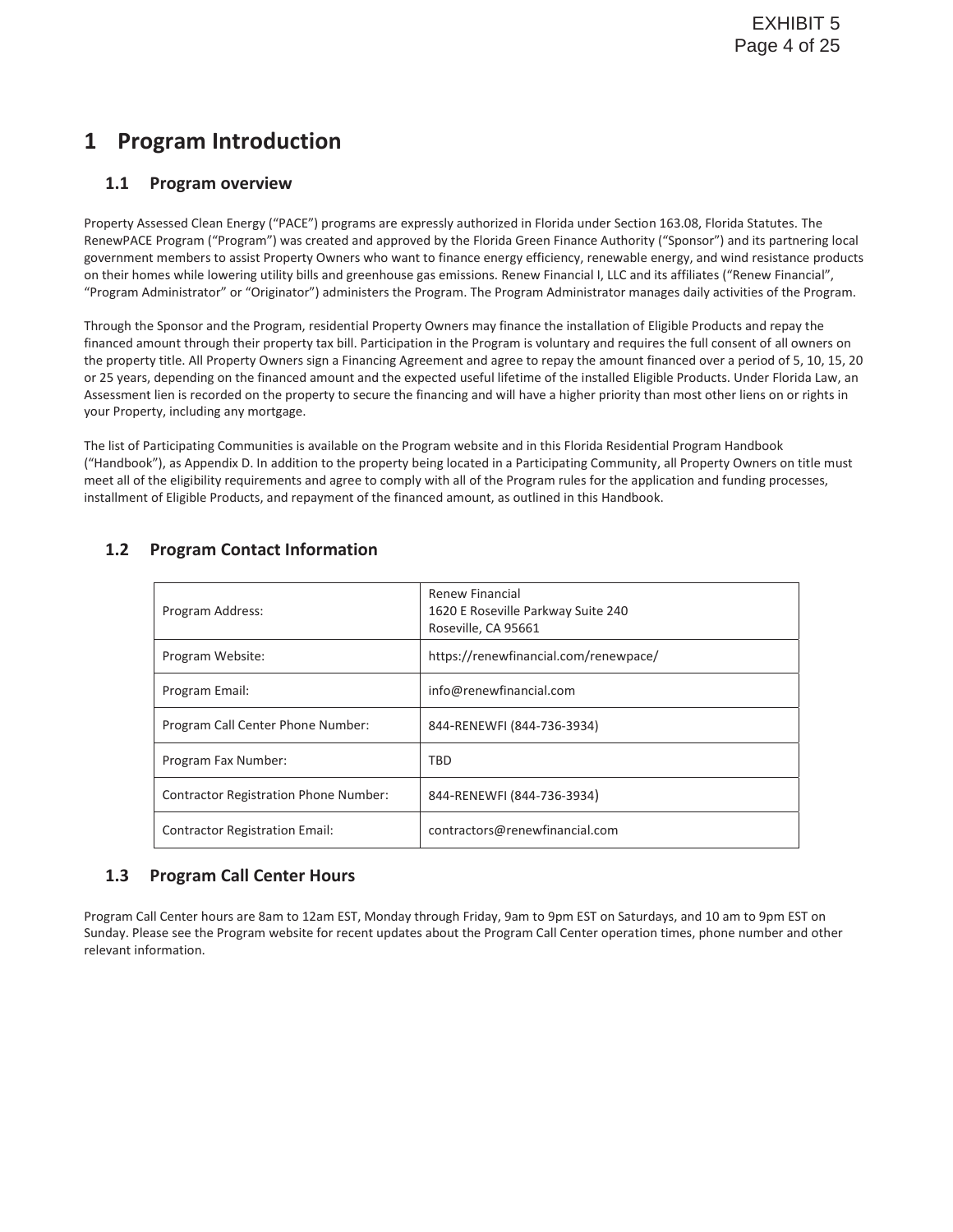## **1.4 Helpful Terms**

This Handbook outlines details about the Program. Below is a reference list of key terms utilized in the Program.

**Annual Administrative Fee:** the annual fee to cover the applicable county's and the Sponsor's costs of administering the Program.

**Annual Payment**: the annual amount added to the property tax bill, which is equal to Principal, Interest, and Annual Administrative Fees.

**Annual Percentage Rate**: Interest and certain other costs over the Term expressed as a rate. This is not the Interest Rate.

**Assessment:** a lien placed on the Property for the Total of Payments owed, including Principal, Interest, Annual Administrative Fees, any applicable penalties, and other charges. The Assessment begins the Effective Date when the Authority signs the Memorandum of Financing Agreement and ends the date when the Total of Payments are fully repaid.

**Building Permits:** the formal approval of building plans by the designated government agency as meeting the requirements of prescribed codes. It is an authorization to proceed with the construction or reconfiguration of a specific structure at a particular site, in accordance with the approved drawings and specifications.

**Closing Costs:** the sum of Financing Costs, Other Costs, and Prepaid Interest.

**Completion Certificate:** a document verifying that the installation of all Eligible Products has been completed. This document must be signed by one Property Owner and the Participating Contractor to initiate project funding.

**Completion Deadline:** the date that all approved Eligible Products must be installed and completed in order for the locked interest rate on the Financing Agreement to remain unchanged. The Completion Deadline is [90 or 120] days after the Financing Agreement Date, depending on the installed Eligible Products.

**Custom Products:** renewable energy, energy efficiency, and wind resistance products that require special approval to be financed by the Sponsor through the Program because the products are not included on the Eligible Products List. Custom Products should produce renewable energy, save energy or increase wind resistance for a reasonable cost.

**Department of Business & Professional Regulation Construction Industry Licensing Board ("CILB"):** the state entity in Florida that licenses and regulates all contractors.

**Documentary Stamp Tax:** a tax levied on recorded documents that transfer interest in Florida real property.

**Effective Date:** the date the Authority signs the Memorandum of Financing Agreement.

**Eligible Products:** approved items that are qualified improvements to the Property and may be financed through the Program. Eligible Products are listed in Appendix C.

**Energy Auditor:** performs an energy audit, which is an evaluation of energy consumption in a home to determine ways in which energy can be conserved.

**Financing Agreement:** the legal agreement between the Property Owner(s) and the Sponsor expressing intent to enter into an Assessment. This document is signed by all Property Owners and is included in the Financing Documents package.

**Financing Agreement Date:** the date that the Financing Agreement was generated for the Property Owner's signature. This date locks the interest rate for the Financed Amount.

**Financed Amount**: the sum total of Products Costs, Financing Costs, Other Costs, and Prepaid Interest for the Term.

**Financing Costs:** One-time fees incurred at funding, including Program-Related Fees and Reserve Fund.

**Financing Documents:** the Financing Agreement and related documents that are sent to the Property Owner(s) after an application is approved.

**Florida Green Finance Authority:** the "Sponsor". The sponsoring entity for the Program.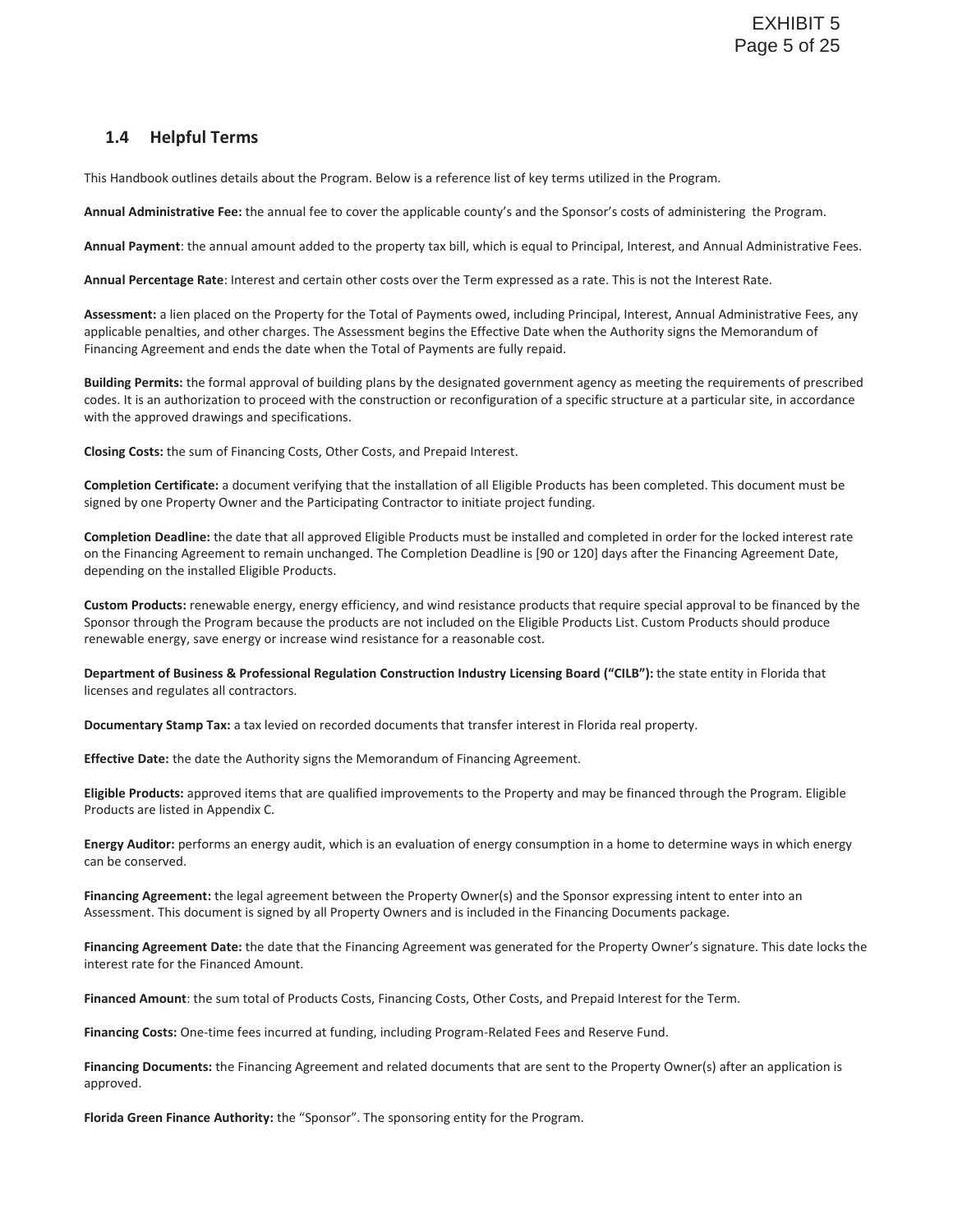**Funding Date:** the latest possible date for disbursement of payment to the designated payee indicated on the Completion Certificate.

**Interest**: the amount due as part of the Annual Payment based on Interest Rate.

**Interest Rate:** the rate applied to the financed amount. This is not compounded.

**Memorandum of Financing Agreement:** the final document that will be signed by the Sponsor after receipt of the Completion Certificate, subjecting the Property to payments until the Total of Payments are paid.

**Other Costs:** the sum of County Lien Recording Fees, and Other Fees.

**PACE:** Property Assessed Clean Energy.

**Participating Communities:** areas where Program financing is available as identified in Appendix D. Other member agencies of the Sponsor may elect to participate in the future.

**Participating Contractor:** the person or business entity who contracts to install Eligible Products and has registered with the Program.

**Prepaid Interest:** also known as Capitalized Interest. The interest accrued on the financed amount in the period prior to the initial tax year in which payment is made.

**Principal:** same as Financed Amount. Every year of the Term a portion of Principal is due along with Interest.

**Product Costs:** represents the total cost of the installation of Eligible Products. Equals amount to be disbursed to the Property Owner or Participating Contractor for the costs of the Eligible Product(s) installed on the Property.

**Program:** the RenewPACE Program.

**Program Administrator:** Renew Financial is the designated Program Administrator on behalf of the Sponsor.

**Program-Related Fees**: one-time fees incurred at funding, including fees for origination and program management.

**Project**: the installation of all Eligible Products on a Property.

**Property:** the real property where Eligible Products will be installed.

**Property Owner:** the record owner(s) of the fee title to the Property.

**Property Value**: the value of the Property derived from an automated valuation model, the Assessed Value, Broker Price Opinion or the appraised value.

**Recording Fees:** Represents the sum of county recording fees, which is the county fee charged for recording Assessment documents relating to the financing on the Property, and Documentary Stamp Tax.

**Reserve Fund:** one-time fees or deposits incurred at funding to pay for reserves that support investors' payments in the event of delinquency.

**Residential:** four (4) residential units or fewer.

**Term**: the number of years to pay off the Financed Amount.

**Total of Payments**: this is equal to the sum of all payments (Principal, Interest, and Annual Administrative Fees) over the Term of the financing.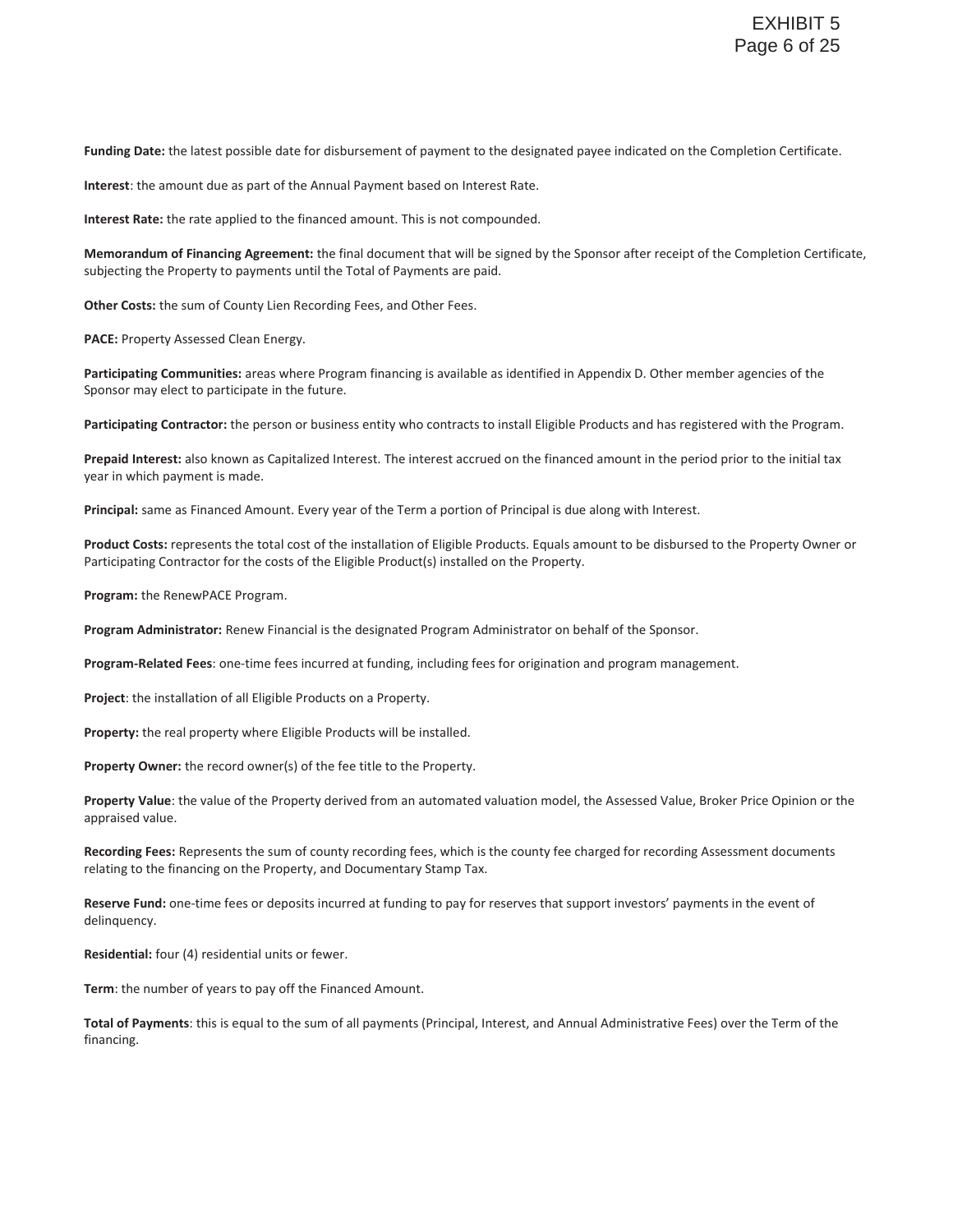## **1.5 Federal Housing Finance Agency overview**

Federal Housing Finance Agency ("FHFA") issued guidance on PACE financing in 2010. The objective of the guidance was to provide safe and sound operations for Fannie Mae and Freddie Mac, mortgage market entities that are supervised and regulated by FHFA. See Section 4.2 for additional information.

## **1.6 Other Useful Resources**

Information on rebate programs, contractor standards, and other useful information is provided in Appendix A.

## **1.7 Future Program Changes**

The Sponsor reserves the right to change the Program and its terms at any time; however, any such change will not affect the existing responsibility of the Property Owner(s) to pay the amounts agreed to in the executed Financing Agreement.

Participation in the Program will be subject to this Handbook and other documents signed as part of the Program. If any provisions of this Handbook are determined to be unlawful, void or for any reason unenforceable, then that provision shall be deemed severable from the Handbook and shall not affect the validity and enforceability of any remaining provisions.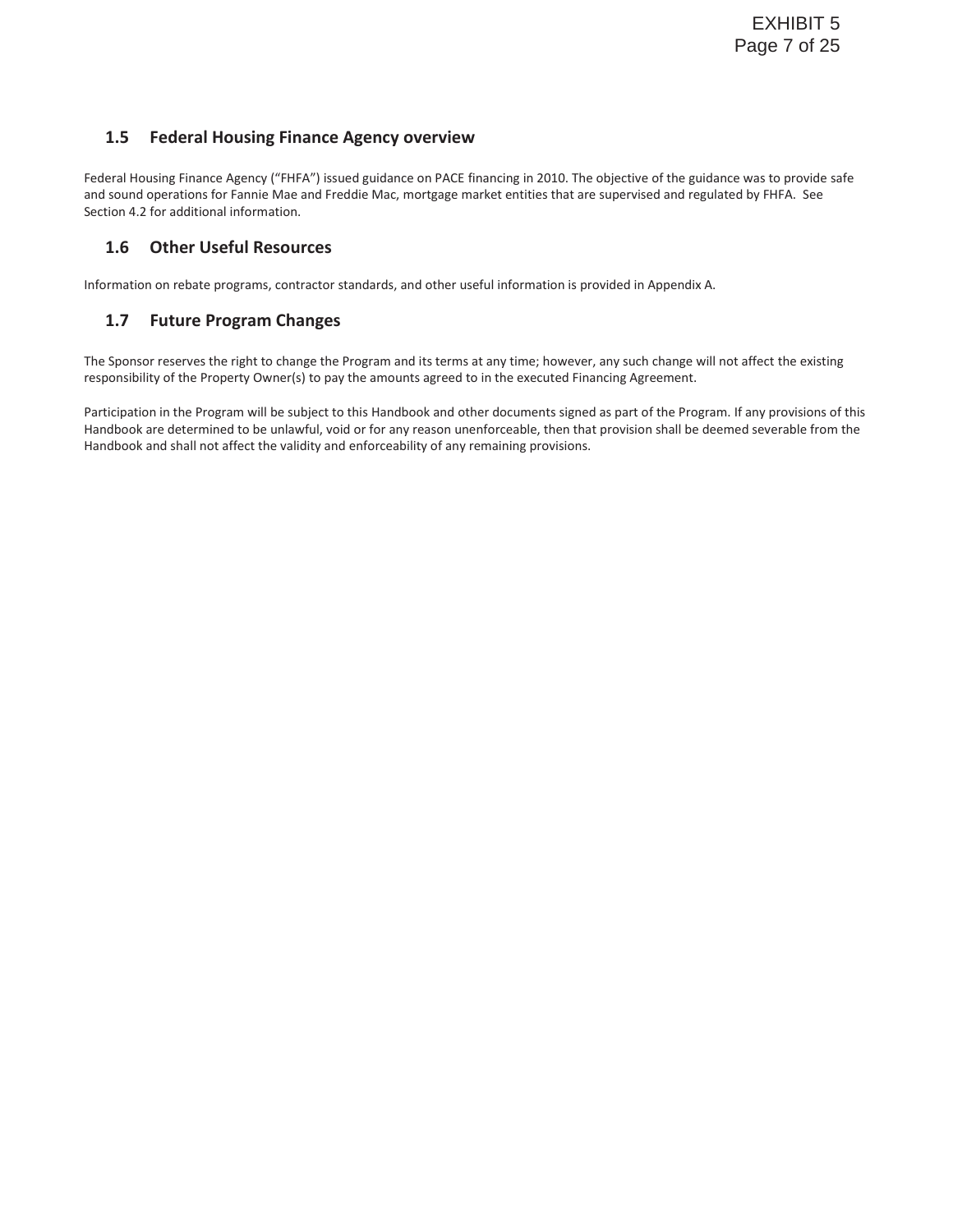## **2 Program Eligibility Requirements**

This section should be carefully reviewed in order to determine eligibility for the Program before submitting an application. A summary of eligibility requirements is listed below, with details on each requirement provided in Sections 2.1-2.9.

### **Summary of Eligibility Requirements**

| <b>PROPERTY</b>                                                                                                                      |  |  |  |  |
|--------------------------------------------------------------------------------------------------------------------------------------|--|--|--|--|
| Property must be in a Participating Community.                                                                                       |  |  |  |  |
| Must be a Residential Property of four (4) units of fewer.                                                                           |  |  |  |  |
| No new construction.                                                                                                                 |  |  |  |  |
| Manufactured homes approved if permanently attached to the Property.                                                                 |  |  |  |  |
| At least 10% equity in the Property (mortgage-related debt is no more than 90% of the value of the Property).                        |  |  |  |  |
| No current involuntary liens and/or judgments.                                                                                       |  |  |  |  |
| PROPERTY OWNER(S)                                                                                                                    |  |  |  |  |
| Applicant(s) must be the owner(s) of record of the Property.                                                                         |  |  |  |  |
| All Property Owners must sign all required documentation.                                                                            |  |  |  |  |
| Property Owner(s) must be current on their property taxes for the prior 12 months.                                                   |  |  |  |  |
| Property Owner(s) must certify on the application that property taxes have not been paid late during the prior 3 years (or since the |  |  |  |  |
| purchase if owned by them for less than 3 years).                                                                                    |  |  |  |  |
| Property Owners must be current on all property debt of the Property at the time of application and cannot have had more than one    |  |  |  |  |
| 30-day mortgage-related late payment over the previous 12 months.                                                                    |  |  |  |  |
| There must be no notices of default or foreclosure filed against the Property within the last 3 years.                               |  |  |  |  |
| No bankruptcies (business or personal) in the last 2 years. The Property must not be an asset in any bankruptcy proceeding.          |  |  |  |  |
| Property title cannot be subject to power of attorney, easements or subordination agreements restricting authority of the Property   |  |  |  |  |
| Owner(s) to an Assessment.                                                                                                           |  |  |  |  |
| <b>PRODUCTS</b>                                                                                                                      |  |  |  |  |
| Energy efficiency, renewable energy, and wind-resistance products; new products; products must be permanently fixed to the           |  |  |  |  |
| Property; products must stay with the Property upon sale or transfer of ownership; must meet minimum efficiency and/or other         |  |  |  |  |
| requirements for Eligible Products.                                                                                                  |  |  |  |  |
| <b>CONTRACTORS</b>                                                                                                                   |  |  |  |  |
| All Eligible Products must be installed by a Participating Contractor.                                                               |  |  |  |  |
| <b>FINANCED AMOUNTS</b>                                                                                                              |  |  |  |  |
| Minimum financing amount is \$5,000.                                                                                                 |  |  |  |  |
| Maximum financing amount is 20% of the value of the Property or a maximum of \$250,000. The combined amount financed under           |  |  |  |  |
| the Program plus mortgage-related debt cannot exceed 100% of the value of the Property.                                              |  |  |  |  |
| Financing term cannot exceed the useful life of the Eligible Product(s).                                                             |  |  |  |  |
|                                                                                                                                      |  |  |  |  |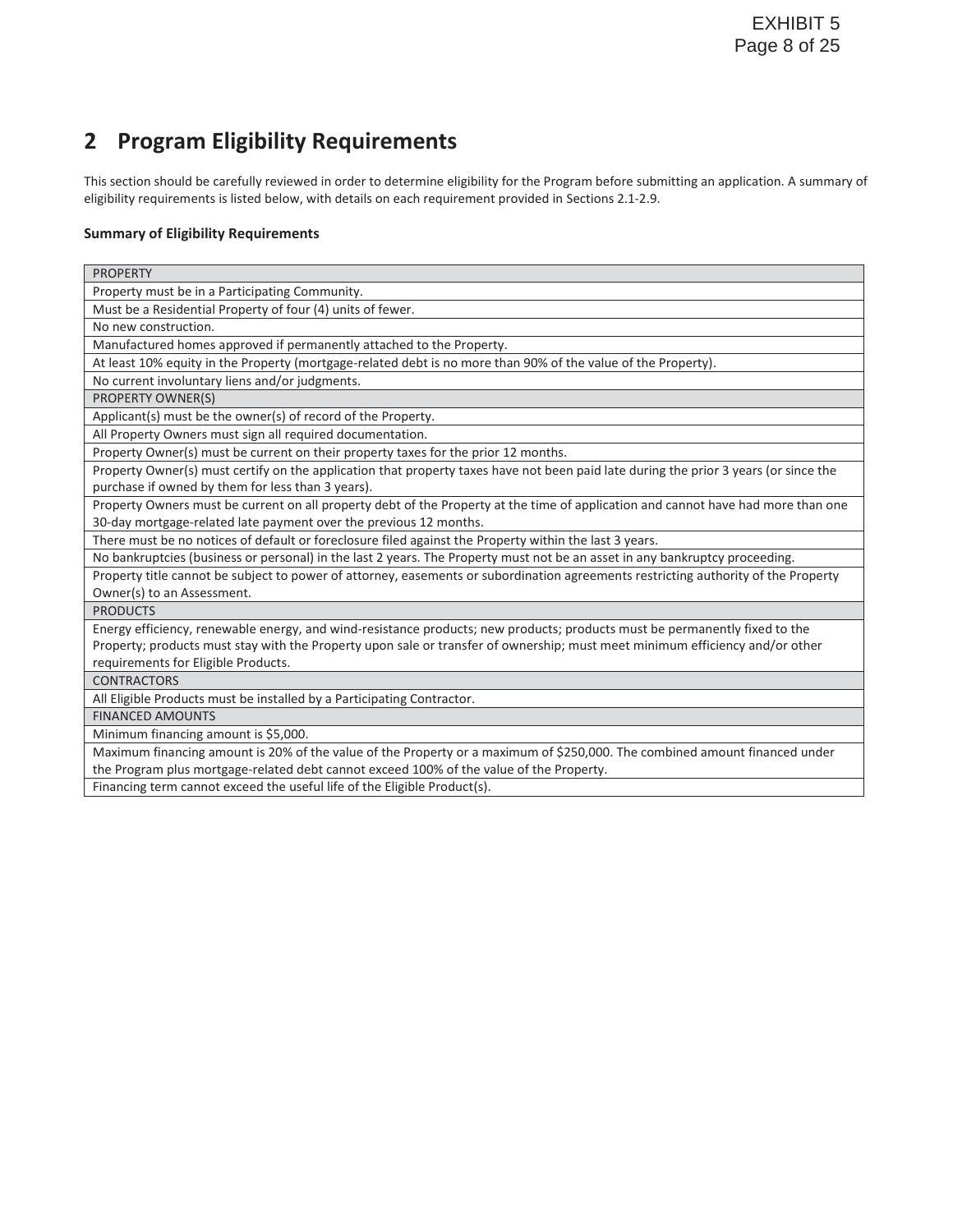## **2.1 Eligible Properties**

Properties of four (4) or fewer residential units are generally eligible, with the following eligibility requirements:

### **Property Located Within Participating Community**

All properties where financed projects will be installed must be located within a Participating Community. A list showing Participating Communities is located in Appendix D of the Handbook. The Property must also not be exempt from ad valorem real property taxes.

### **No New Construction**

All eligible improvements that qualify for Program financing must be on existing properties.

#### **Manufactured Homes, Condominiums, and Homeowner's Associations ("HOAs")**

Manufactured homes are eligible if the homes are permanently attached to the real property, and if the manufactured home owner(s) also own the underlying land and pay real property taxes (not Department of Motor Vehicles or "DMV" fees).

Condominiums are eligible, but may be restricted as to the Eligible Products that may be installed depending on the rules of the condominium association as well as the physical design of the unit. It is the responsibility of condominium owners to obtain authorization from the condominium association's management stating that the Property Owner is allowed to install the requested Eligible Products. Due to the nature of the ownership of common areas in a condominium, the Program does not finance any projects in common areas such as club houses, common spaces, etc.

For properties subject to HOA restrictions, it is the responsibility of the Property Owner to obtain authorization that the requested Eligible Products meet all the HOA requirements, as applicable.

#### **Maximum Financed Amount to Property Value Amount**

The Maximum financing amount is 20% of the value of the Property or a maximum of \$250,000. The combined amount financed under the Program plus mortgage-related debt cannot exceed 100% of the value of the Property.

#### **Required Equity in the Property**

Mortgage-related debt on the Property must not exceed 90% of the value of the Property, which is equivalent to having 10% equity in the Property.

#### **Liens on Property**

The Property must not have any federal or state income tax liens, judgment liens, mechanic's liens, or similar involuntary liens on the Property. Prohibited liens do not include community facility district assessments or other financing district liens placed on all properties in that particular financing district. Any non-mortgage-related debt will be subject to review.

## **2.2 Eligible Property Owners**

In addition to the property eligibility requirements, Property Owners must meet specific criteria in order to be eligible to participate in the Program. The eligibility criteria for all Property Owners on the title are set forth below.

#### **Residential Property Owners:**

- 1. Must be the Property Owner(s) of record;
- 2. All Property Owners must sign all required documentation, including, but not limited to, the Financing Estimate, and the Financing Agreement. One Property Owner must sign the Completion Certificate;
- 3. Must be current on property taxes for the prior 12 months;
- 4. Must certify that property taxes have not been paid late during the prior 3 years (or since the purchase if owned for less than 3 years);
- 5. Property Owner(s) must be current on all property debt of the Property at the time of application and cannot have had more than one 30-day mortgage-related late payment over the prior 12 months;
- 6. There must be no notices of default or foreclosure filed against the Property while held by the current Property Owner(s) within the last 3 years; and
- 7. All other Property Owner(s) have not been involved in a bankruptcy proceeding (business or personal) during the past 2 years. Additionally, the Property may not currently be an asset in any bankruptcy proceeding.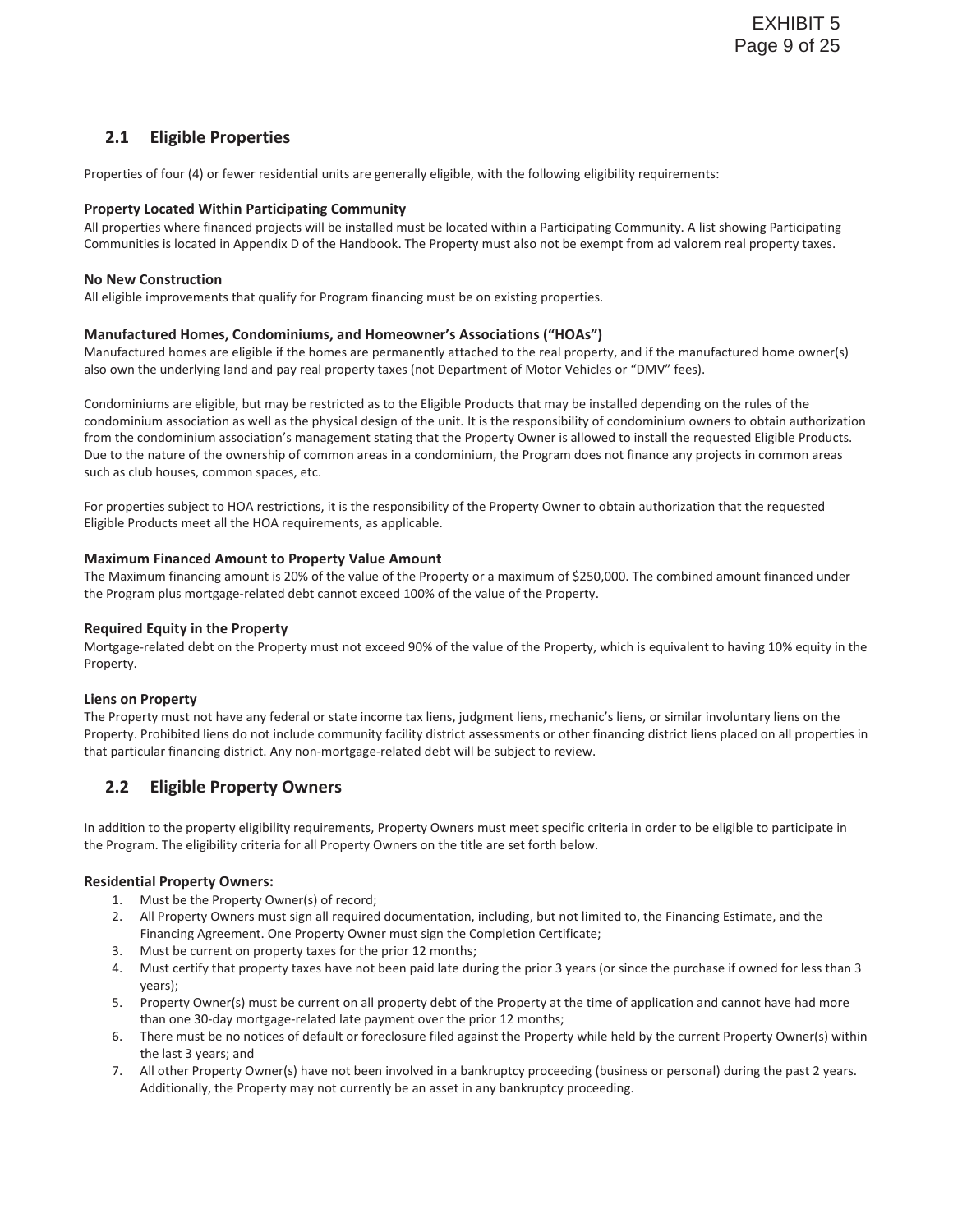#### **Authority of Property Owner**

The Property's title cannot be subject to power of attorney, easements or subordination agreements restricting authority of the Property Owner(s) to subject the Property to an Assessment, other than issues related to standard mortgage loan agreements.

#### **Trust Ownership of the Property**

A Property owned by a trust is eligible for Program participation if adequate documentation of the trust and the applicants' authority under the trust is provided with the application. All trustees must sign all required Program documents, including the Financing Agreement.

### **Business Entity Ownership of the Property**

A Property owned by a business entity is eligible for Program participation if adequate documentation of the business entity and the applicants' authorization to act on behalf of the entity is provided with the application.

## **2.3 Eligible Products**

The Program offers financing for various energy efficiency, renewable energy, and wind-resistance products (Eligible Products).

### **Eligible Products Must Be Permanently Affixed, New Products**

Only permanently affixed, new Eligible Products can be financed through the Program. Remanufactured, refurbished, or used equipment transferred from a previous location are not eligible. Previously installed products are not eligible for Program financing. Products that are not permanently affixed are not eligible, such as appliances, light bulbs and other non-fixtures. Products must stay with the Property upon sale or transfer of ownership.

### **Proposed Products Must Meet Minimum Eligibility Requirements**

There are minimum efficiency and/or other requirements for each Eligible Product. A complete list of Eligible Products with minimum specifications for Residential properties is available in Appendix C. Property Owners should confirm with their contractor(s) that only products that meet the minimum specifications set forth in the Eligible Products List will be acceptable for Program financing.

Before installing Eligible Products, the Property Owner(s) or the Participating Contractor are required to obtain approval of proposed Eligible Products by calling the Program Call Center.

## **Custom Products May Be Eligible**

It is possible to install a permanently affixed energy efficiency, renewable energy or wind-resistance product not included on the Eligible Products List, the Property Owner must submit a Custom Product Application. The Program Administrator must approve all Custom Product Applications. See Section 4.4 for additional details on submitting a Custom Product Application.

## **2.4 Eligible Products Costs**

Eligible Products costs under the Program include both the cost of the equipment and installation. Installation costs may include, but are not limited to, energy or wind-resistance audits, appraisals, labor, design, drafting, engineering, permit fees, and inspection charges. The installation must be completed by a Participating Contractor who is enrolled with the Program.

If the Property Owner elects to install Eligible Products at the same time as a larger remodeling project, financing is only available for the Eligible Products used to improve the existing structure. Repairs to the existing building's envelope, systems and/or infrastructure are not eligible except where necessary to install the Eligible Products. If Eligible Products are included in a larger remodeling project, contact the Program Call Center to determine what costs will be eligible for financing.

The cost of installing the Eligible Products must be reasonable and accomplished within industry cost guidelines. Property Owners are encouraged to get multiple bids to determine an appropriate range of costs for home improvements. The Program Administrator shall have the right to refuse to finance an Eligible Product that exceeds such guidelines, and/or to request additional documentation or other information to determine the reasonableness of cost of any Eligible Product.

## **2.5 Eligible Participating Contractors**

Only Participating Contractors may install Eligible Products. Participating Contractors must have an active license, meet all bonding and workers' compensation insurance requirements, and agree to all Program terms and conditions via a Contractor Participation Agreement. In addition, Participating Contractors may only install Eligible Products for which they have the appropriate license.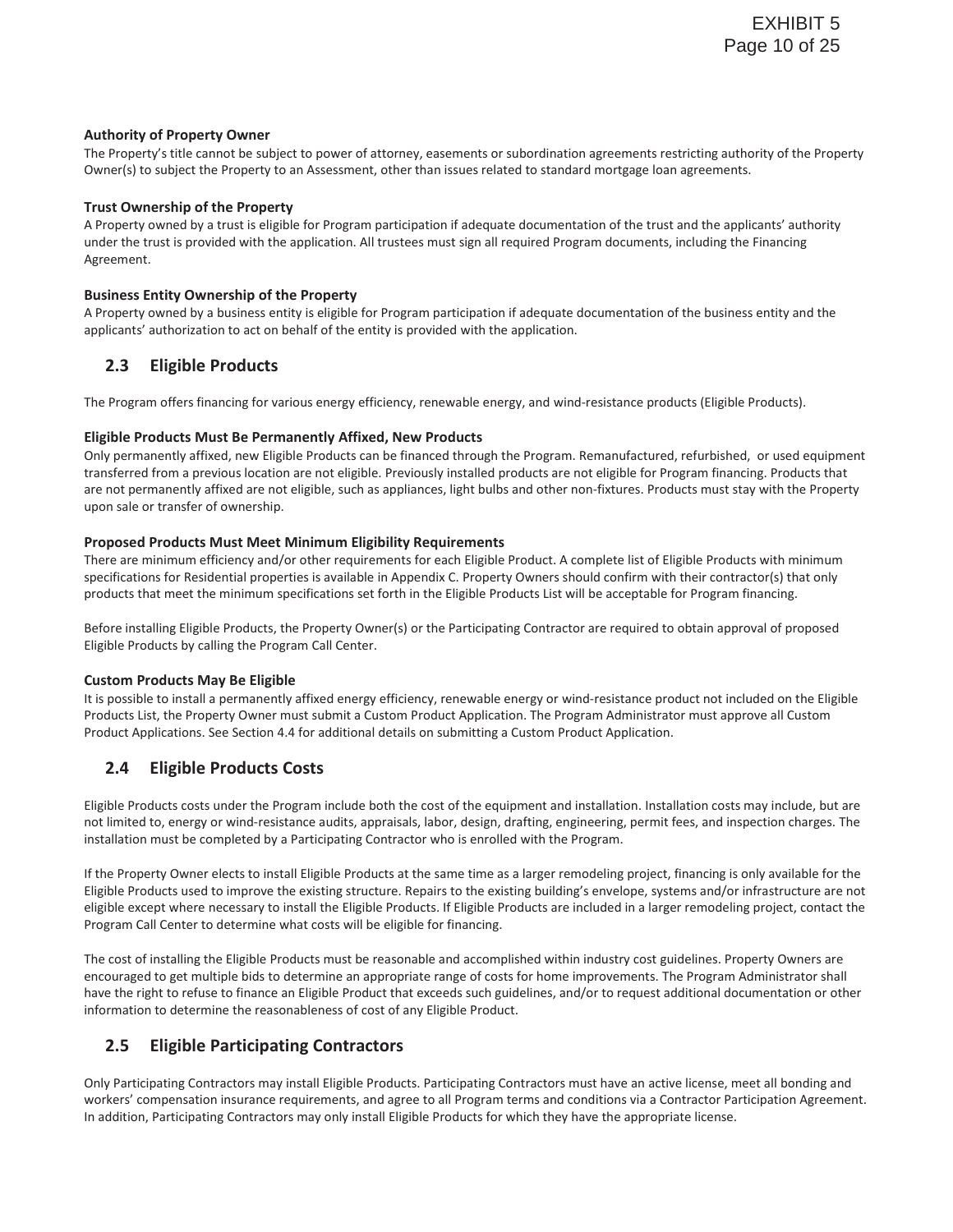The Property Owner independently chooses which Participating Contractor will work on the installation of Eligible Products**. The Sponsor and the Program Administrator do not endorse contractors who enroll in the Program, any other person involved with the installed products, or the design of the products, or warrant the economic value, energy savings, safety, durability or reliability of the Eligible Products.** 

## **2.6 Eligible Financed Amount**

The minimum Financed Amount is \$5,000. The maximum Financed Amount is 20% of the value of the Property or a maximum of \$250,000.The combined Financed Amount under the Program plus the mortgage-related debt cannot exceed 100% of the value of the Property.

The value of the Property will be the market value based on an automated valuation model ("AVM") value provided by a third party independent vendor. If a sufficient AVM value is not available for a particular Property, the Program Administrator will use the assessed value. If the Property Owner believes the assessed value does not adequately represent the value of the Property, an appraisal performed within the last 12 months from a licensed appraiser can be provided to the Program Administrator, who will review the appraisal and determine whether it may be used for eligibility calculations.

If the Property Owner does not have a current appraisal, then they can acquire a broker's price opinion ("BPO"), a property value provided by a realtor with specialized training. For the Program, the BPO must be performed by a Realtor with an active license. All supporting documentation that defined the value of the property must be submitted at time of application.

The Program does not coordinate, advance the cost, nor choose an appraiser or realtor for an appraisal or BPO.

## **2.7 Eligible Financed Amount Term(s)**

Financing Agreements may include financing for a term of 5, 10, 15, 20 or 25 years. The financing term may not exceed the useful life of the installed Eligible Product(s), as indicated in Appendix C. If a project includes multiple products with various terms, the financing term will be determined by summing the dollar value of products under each term and selecting the term associated with the greatest value.

The Program Administrator reserves the right to allow a shorter term than the useful life of the Eligible Product(s) to be installed.

## **2.8 Eligible Rebate Programs and Tax Credits**

Various federal tax credits, state and local rebates, and incentive programs exist for energy efficiency, renewable energy, and wind resistance Eligible Products. Not all Eligible Products under the Program will qualify for federal tax credits and/or state or local utility rebates.

For information on rebates and tax credits, property owner may visit the rebates pages listed in Appendix A or ask the Participating Contractor installing the products for more information.

## **2.9 Eligible Number of Financings**

Property Owners may apply for additional financing under the Program for the same Property or an additional Property(s), as long as all Financed Amounts for a particular Property still meet all Program guidelines.

## **2.10 Additional Program Terms and Disclaimers**

This section outlines many of the legal issues associated with the Program.

## **Property Owner Agrees to All Program Terms**

By signing the Financing Agreement and related Financing Documents, all Property Owners certify that all Program eligibility requirements and the terms of the Program as outlined in the Financing Documents have been read, understood and agreed to.

## **Authority to Install Products**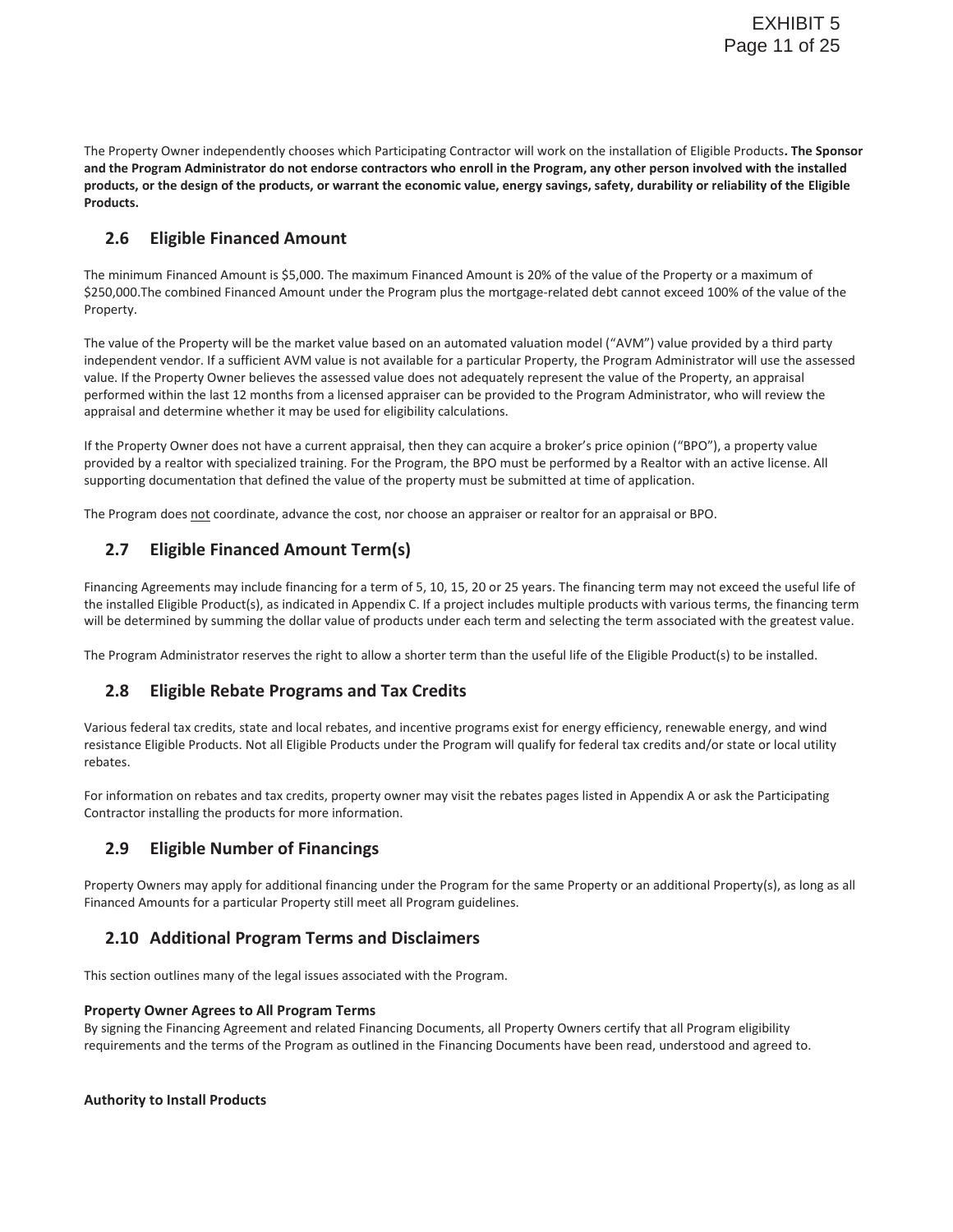By signing the Financing Documents, all Property Owners represent that they have the authority to install the approved Eligible Products on the Property named in the Financing Documents.

#### **No Endorsement by Program Administrator**

Although the Program ensures Eligible Products meet required minimum efficiency standards, all Property Owners agree that the Program Administrator's review of the proposed products and approval for Program funding shall not be construed as confirming or endorsing the qualifications of the Property Owner(s), the Participating Contractor, or any other person involved with the products; endorsing the design of the products; or as warranting the economic value, energy savings, safety, durability or reliability of the products.

#### **Property Owner Is Responsible for Products, Permits and Inspections**

All products installed on the Property are the responsibility of the Property Owner(s), including the selection of any Participating Contractor(s), energy auditor(s), or equipment. Any performance-related issues are the responsibility of the Property Owner(s) and the Participating Contractor(s). Neither the Sponsor, financing investor, or the Program Administrator is responsible for the performance of the products. Completion of all city and county permitting and inspections are the responsibility of the Property Owner(s) and the Participating Contractor.

#### **Right to Validate Products by Program Administrator**

The Program Administrator reserves the right to perform independent on-site validation(s) of any Eligible Products financed through the Program at any time, including if permit inspections have already been completed. If a validation visit is required, the Program Administrator will schedule any such on-site validation visit with the Property Owner(s).

#### **Defaults on Annual Payments**

Failure to pay Annual Payments could result in the initiation of foreclosure proceedings on the Property.

#### **Rebates and Tax Credits**

Federal, state or local laws or rebate programs may change at any time. Therefore, neither the Sponsor nor the Program Administrator is liable for any loss of or change in a rebate or tax credit. Property Owners should consult a tax advisor and/or accountant as to the applicability of any federal tax credits to personal taxes.

#### **Tax Deductibility of Annual Payment**

Components of the Annual Payment may be deductible on a tax return. Property Owners should consult a tax advisor about deducting any part of the Annual Payment on a tax return.

#### **Program Database**

All information obtained from Property Owners through the Program will be used only for purposes of the Program.

#### **Releases and Indemnification**

By submitting an application, Property Owners acknowledge that the Sponsor has formed the Program solely for the purpose of assisting Property Owners in a Participating Community with the financing of approved Eligible Products and that the Sponsor, financing investor, and the Program Administrator have no responsibility of any kind for, and shall have no liability arising out of, the installation, operation, financing, refinancing or maintenance of the products. All Property Owners shall be solely responsible for the installation, operation, financing, refinancing or maintenance of the products. Participation in the Program does not in any way obligate the Sponsor, financing investor, or the Program Administrator to guarantee or ensure the performance of any products. Property Owners acknowledge that they are responsible for payment regardless of whether the products are properly installed or operate as expected.

Property Owners also agree to release, defend, indemnify and hold harmless the Sponsor, financing investor, and the Program Administrator, including their officers, directors, employees, affiliates and agents, from and against any claims, actions, demands, costs, damages or lawsuits, including the payment of attorneys fees and cost of court, arising out of or in any way connected with participation in this Program, including, without limitation, the installation, maintenance or repair of the products or compliance with any applicable federal, state or local laws.

#### **Disclosure of Participant Information**

By submitting an application, Property Owners agree that the Sponsor may disclose personal information to the Program Administrator, and that the Sponsor and the Program Administrator may disclose that information to third parties when such disclosure is essential to the conduct of the Sponsor or its member agencies' business or to provide services, including, but not limited to, where such disclosure is necessary to (i) comply with the law, legal process or regulators, (ii) enable the Sponsor or the Program Administrator to provide services to Property Owners and to otherwise perform their duties, and (iii) obtain and provide credit reporting information. The Privacy Policy Notice provides further details on the Sponsor's information collection and sharing practices.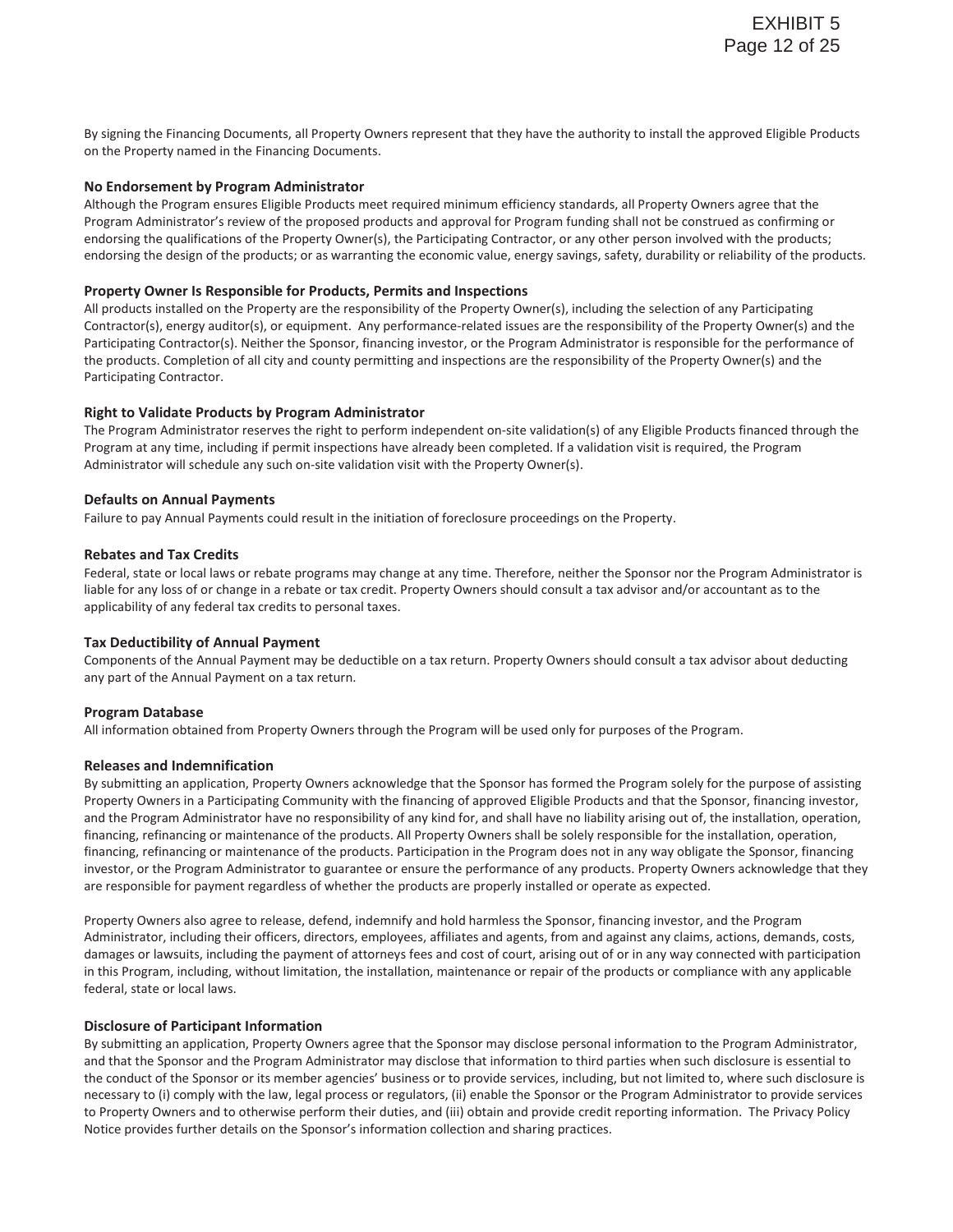Property Owners agree to the release of name and contact information and the Property's utility usage data from the local utility company for 12 months before installation of the improvements and up to 24 months after the end of the financing term to the Sponsor and the Program Administrator for the purpose of conducting surveys and evaluating the Program and its impact. In addition, Property Owners understand that the Sponsor is a public agency, which, in certain circumstances, may have an obligation to release information pursuant to court order.

## **3 Financial Terms**

## **3.1 Closing Costs**

Below are the costs associated with Program financing. All interest rates and fees are subject to change. Interest rates and fees for a Financed Amount are set at the time that Financing Documents (see Section 4.5) are issued. If work is not completed by the Completion Deadline indicated on the Financing Documents, then the Program Administrator reserves the right to require Property Owner(s) to enter into a new Financing Agreement for Program financing. The new contract may have a different interest rate and costs.

## **Closing Costs**

Closing Costs are one-time fees incurred at funding. Closing Costs include Financing Costs, Other Costs, and Prepaid Interest.

### **Financing Costs**

Financing Costs are one-time fees incurred at the time of funding. Included in these costs are Program-Related Fees and Reserve Fees. Program-Related Fees cover the costs of origination and program management. Reserve Fees are one-time fees or deposits incurred at funding to pay for reserves that support bondholders' and mortgage holders' interests. Financing Costs are identified in the Financing Estimate as Origination Costs.

### **Other Costs**

Other Costs include Recording and Administrative Fees. Recording Fees include the county charges to record the Assessment documents on the Property and a Documentary Stamp Tax levied by the state on documents transferring interest in Florida real property. Other Administrative Fees include fees for administering the Program. These fees will be included in the Financed Amount as Other Costs.

#### **Prepaid Interest**

Based on the Funding Date of the Financing Agreement, payments on the Financed Amount may not begin until the following year's tax statement. Prepaid Interest is the amount of interest that is added to the Financed Amount for the period prior to the first tax year in which payment is made. The amount of Prepaid Interest for the Financed Amount will be included in the Financing Estimate.

#### **Annual Administrative Fee**

Each year an Administrative Fee will be included in the Annual Payment on the property tax bill. This fee covers the annual costs to place the Assessment on the property tax rolls and manage the tax payments. These expenses may vary over the Term based on changes to local government and Sponsor fees. The Annual Administrative Fee will be identified in the Financing Estimate.

## **3.2 Annual Repayments**

The Property Owner(s) will repay Principal and Interest annually, plus an Annual Administrative Fee over 5, 10, 15, 20 or 25 years, depending on the approved Term. Payment will be billed and paid through a separate line item on the property tax bill. As with other property taxes, the Annual Payment is due in one installment each year by March 31. Failure to repay the Annual Payment will result in interest and penalties and may result in foreclosure on the Property.

If an impound account is used to pay property taxes, Property Owners should contact their lender to increase monthly impound payments by an amount equal to the Annual Payment divided by 12.

## **3.3 Prepayment of the Financed Amount**

The Assessment may be prepaid, in whole or in part, at any time. Partial prepayments must be a minimum of \$2,500. Prepayments will be applied at the end of the month when funds are received so long as funds are received 10 days prior to the end of the month. If the Assessment is prepaid in full, the prepayment amount will reflect a credit for any refund of prepaid interest. Upon request, a payoff statement will be provided. If a Property Owner prepays before the date of the second Annual Payment with no delinquencies, then, on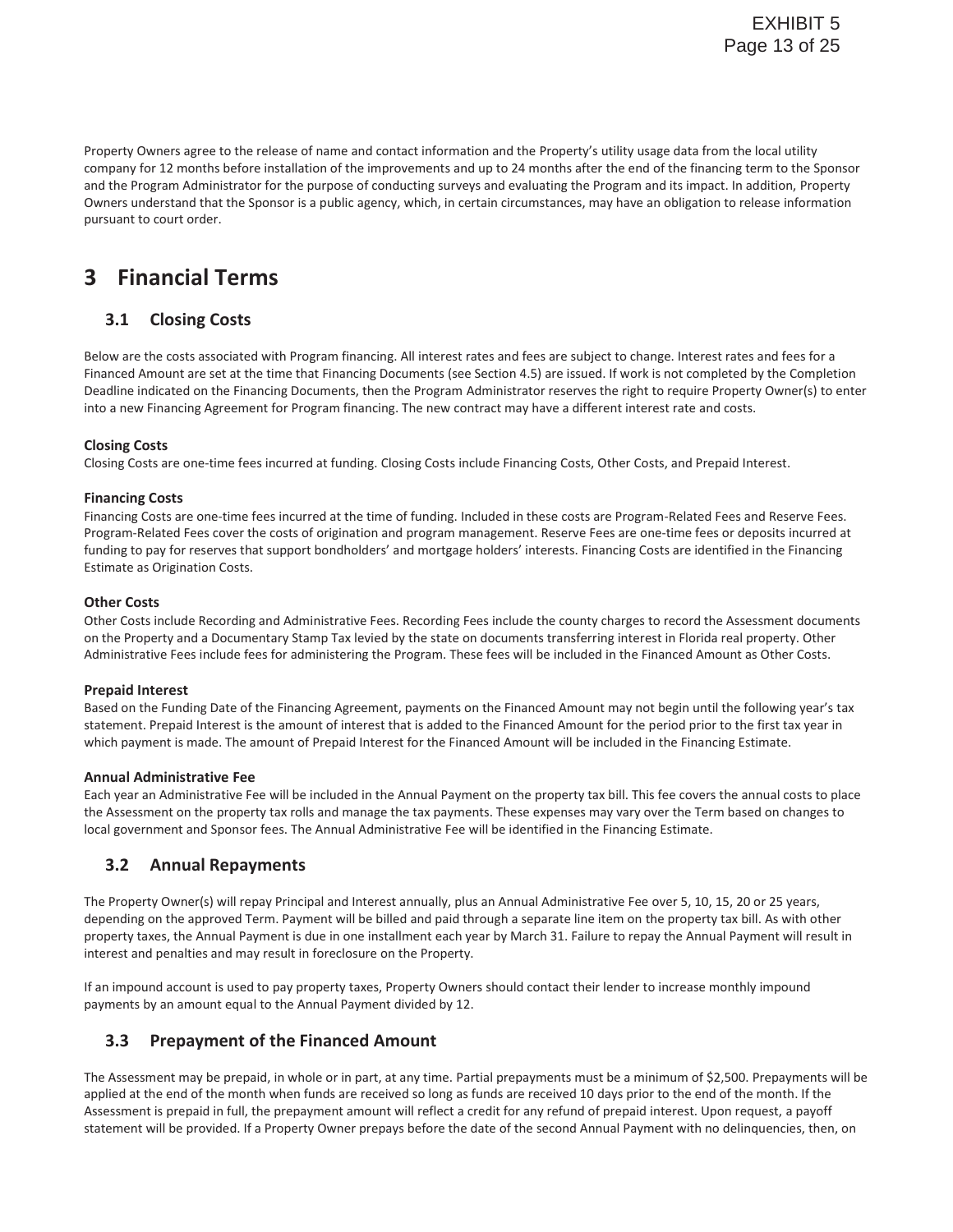or prior to August 1 of the third year of the term of the Financing Agreement, an updated payment summary showing reduced subsequent Annual Payments will be sent. Partial prepayments received after the second Annual Payment will not necessarily reduce future scheduled payments but will cause the Repayment Date to occur sooner. Prepayments made after August 1 of any calendar year may result in the Property Owner receiving a tax bill that does not reflect that prepayment. In these circumstances, the Property Owner must pay the full tax bill and overpayments will be refunded when money is received from the county tax collector. In order to prepay, contact the Program Call Center to initiate the prepayment.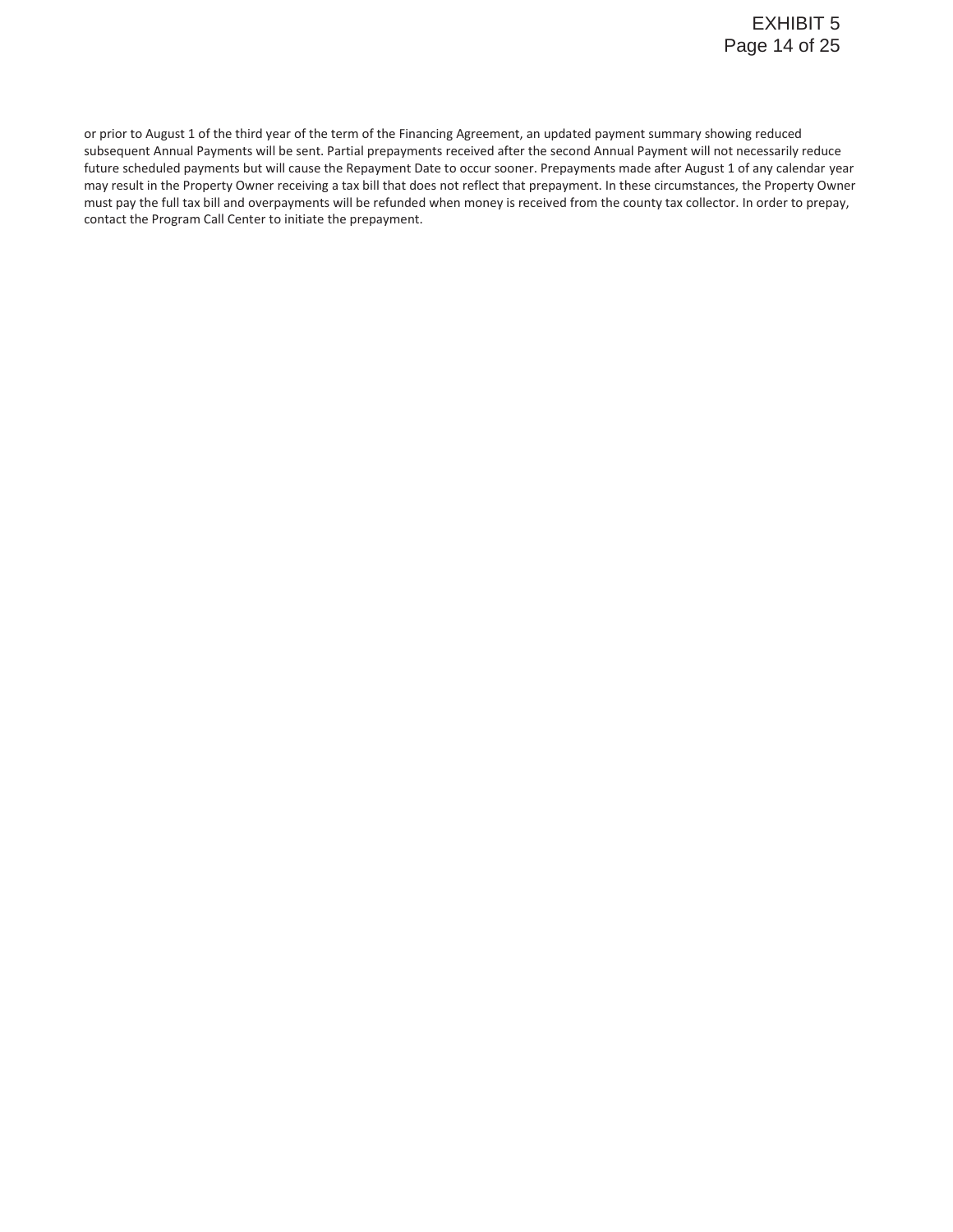## **4 Program Process**

This section describes the application and financing process for the Property Owner(s) and the Participating Contractor.

## **4.1 Process Overview**

The chart below shows the steps to finance an Eligible Product through the Program:

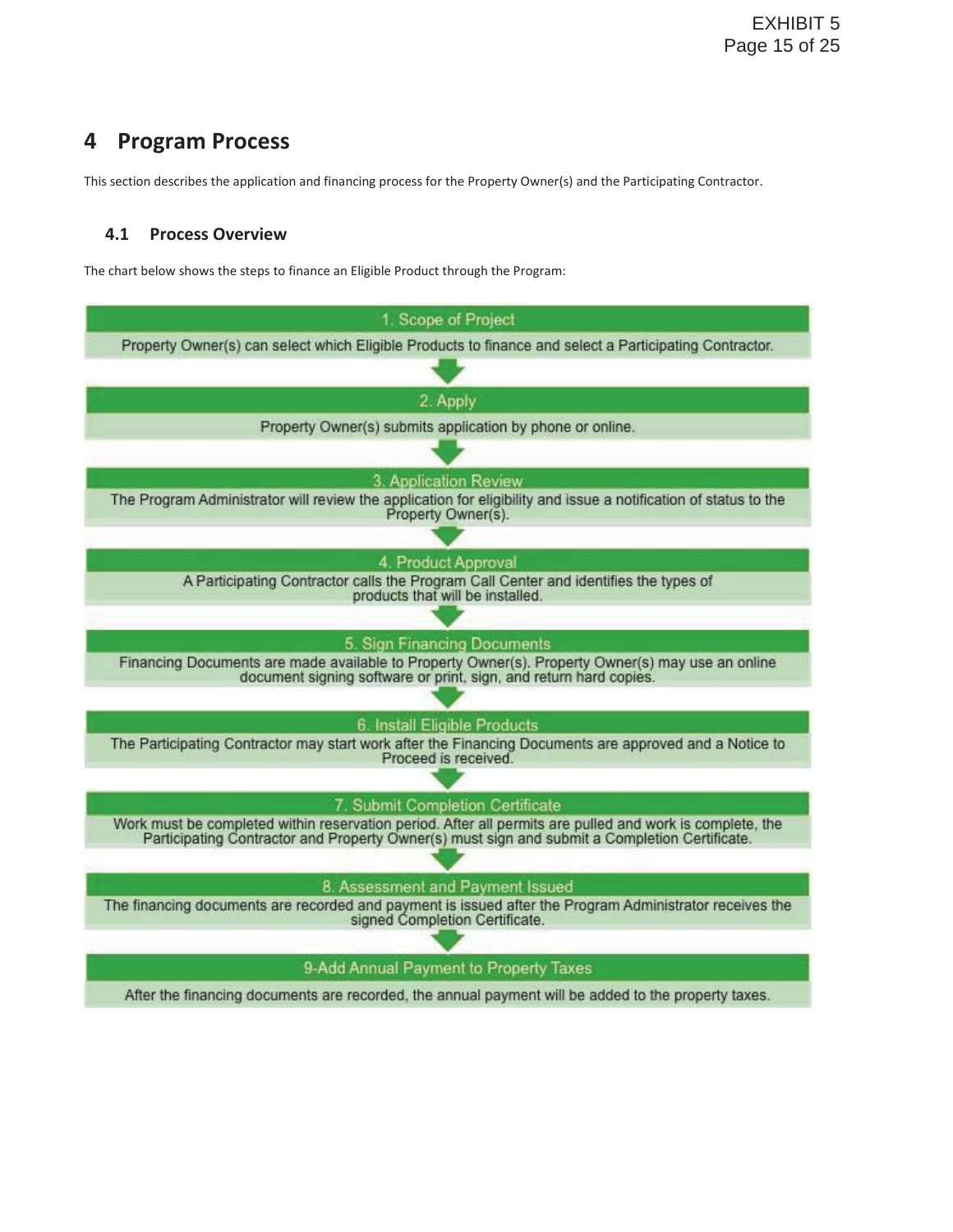## **4.1 Scope of Project**

Property Owners can select which Eligible Product(s) to finance through the Program. A Participating Contractor can help determine which measures are best suited for a home and offer the best energy savings.

Funding is only available for products listed on the Eligible Products List and Custom Products, if approved by the Program Administrator. Eligible Products are listed in Appendix C of this Handbook.

## **Energy Audit and Solar Site Evaluation**

It is highly recommended to get a comprehensive energy and/or wind audit on a Property before considering any Eligible Products. An energy or wind audit can help identify which products present the greatest energy savings or wind resistance potential. If Property Owners are interested in solar PV or solar thermal, many solar contractors can provide a solar evaluation of a Property.

## **Eligible Products**

Prior to submitting an application, Property Owners should work with a Participating Contractor to determine whether a product is eligible by reviewing the current Eligible Products List. Property Owners should not purchase or install Eligible Products until a Notice to Proceed has been received from the Program Administrator.

## **4.2 Apply for the Program**

## **Application**

Property Owners will need to complete an application to receive financing. This application can be submitted online, by phone, fax or mail at the contact information provided in Section 1.2.

Submission of an application does not guarantee approval for financing. Additionally, by proceeding with installation of a project prior to receiving the Notice to Proceed, Property Owners assume the risk that the project, Property, or Participating Contractor may not be eligible for financing.

By submitting an application, Property Owners are specifically authorizing and agreeing that the Program Administrator has permission to obtain a credit report for each Property Owner and any other informational reports needed to verify bankruptcy and current property debt, obtain a property valuation, verify declarations regarding title to the Property and current and historical property tax status, and complete any other necessary record checks to verify information in the application or confirm eligibility for the Program.

## Online Application

Participating Contractors and Property Owners can apply for financing online at the website indicated in Section 1.2.

## Participating Contractor Call In

Participating Contractors may call in an application to the Program and receive approval over the phone. All Property Owners must be available to provide information and authorization for a credit report to be pulled when the Participating Contractor calls in the application.

## Hard Copy Application

A hard copy application is available to fill out. A hard copy application may be obtained from the Program website or from a Participating Contractor. Once completed, hard copy applications must be submitted by mail or fax.

## **Impact on Existing Mortgage Agreement(s)**

Before completing a Program application, Property Owners should carefully review any mortgage agreement(s) or other security instrument(s) that affect the Property or to which the Property Owner is a party. Entering into an Financing Agreement without the consent of existing lender(s) could constitute an event of default under such agreements or security instruments. A Notice of PACE Financing will be sent to the mortgage lender upon signing the Financing Agreement . Defaulting under an existing mortgage agreement or security instrument could have serious consequences to Property Owners, which could include the acceleration of the repayment obligations due under such agreement or security instrument. In addition, Fannie Mae and Freddie Mac, the owner of a significant portion of all home mortgages, stated that they would not purchase home loans with Financed Amounts such as those offered by the Sponsor. This may mean that Property Owners who sell or refinance their property may be required to prepay such Financed Amounts, and any associated prepayment penalties, at the time they close their sale or refinancing.

## **4.3 Application Review**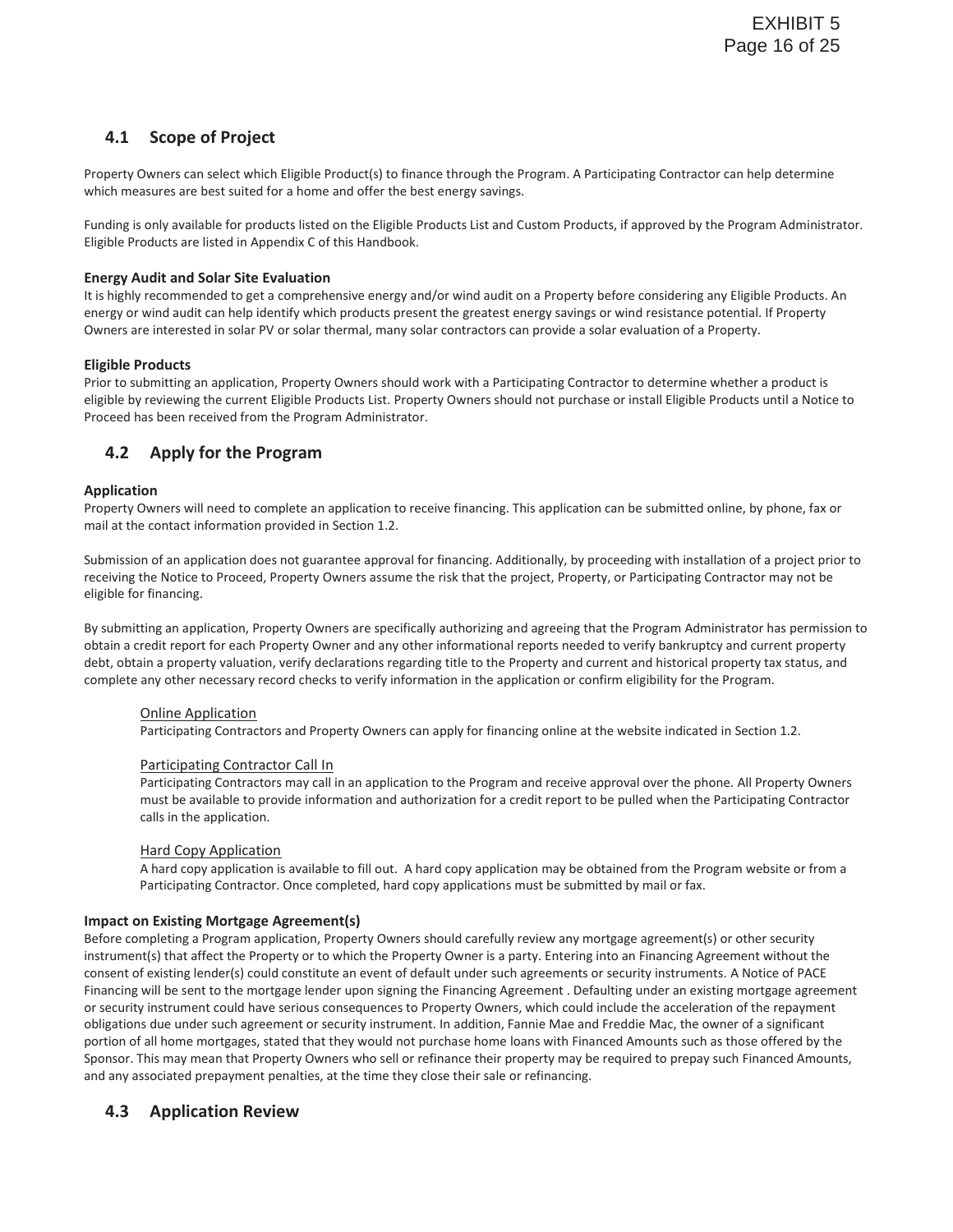The Program Administrator will review the application and issue a notification of status as defined below.

#### **Application Review Results**

Property Owners will receive an email notification of the status of an application immediately if applying online or through the Participating Contractor call in method. If applying with a hard copy application, the Program Administrator will notify Property Owners of the application status determination by email or mail once the application is processed. There are three possible application review results:

#### Approved

An application will be approved if the Program Administrator has verified all of the items' eligibility requirements and Eligible Products have been approved. An "approved" applicant will receive the Financing Documents listed in Section 4.5 for signature.

#### Pending

An application will be considered "pending" if all of the submitted information meets the underwriting eligibility requirements, but additional information or documentation is required to complete the application. The applicant can be approved once additional information is received. Examples of reasons for an application to be "pending" may include 1) that required trust or corporate authorization for applicable Property is not yet provided, 2) credit report(s) must still be pulled, and/or 3) Eligible Product information is not yet provided. "Pending" applicants will be notified by email of the issues that need to be resolved before the application can move forward.

#### **Declined**

An application will be declined if the Program Administrator determines the applicant(s) or the Property do not meet the eligibility requirements. A Property Owner will be notified by email of the specific reason(s) why his or her application was denied. If the Property Owner believes there has been an error based on the stated reasons in the declination letter and is unable to resolve it quickly by contacting the Program Administrator, the Property Owner must follow the steps set forth in Section 6, Dispute Resolution, in order to formally contest the Program Administrator's decision.

## **4.4 Obtain Program Approval for Eligible Products**

Property Owners must obtain approval of all Eligible Products to be installed prior to installation.

#### **Contact Call Center for Product Approval**

Property Owners or the Participating Contractor will need to call the Program Call Center to obtain approval of specific Eligible Products and installation costs before the Notice to Proceed can be sent. The installation cost provided to the Program Administrator is a "Not to Exceed" amount and the final invoiced amount of the project may not exceed this number.

The current Eligible Products List and the minimum requirements for each Eligible Product are available in Appendix C.

#### **Custom Products**

In instances where the Property Owner(s) wishes to finance a Custom Product, the Program Administrator must approve the Custom Product. A Custom Product application must be completed providing information on the product, such as:

- (a) product specifications,
- (b) the cost to install, and
- (c) estimated energy savings or renewable energy production, or wind resistance potential.

During Custom Product review, the Program Administrator may request additional documentation or additional contractor(s) bid(s) for proposed Custom Products in order to determine that the submitted bid(s) appear to be reasonable as to cost or scope.

All Custom Product applications must be approved by the Program Administrator and may require approval by the Sponsor staff or Board of Supervisors.

The Program Administrator reserves the right to deny any Custom Product application. Reasons for denial may include the following: the product is too experimental or unreliable; the claimed energy savings, renewable energy generation product, or wind resistance potential is not clearly supported; the costs do not appear to be in conformance with industry standards; or installation of the product may violate local laws or regulations. The Program Administrator will provide a written explanation for any denial of a Custom Product application.

## **4.5 Financing Documents**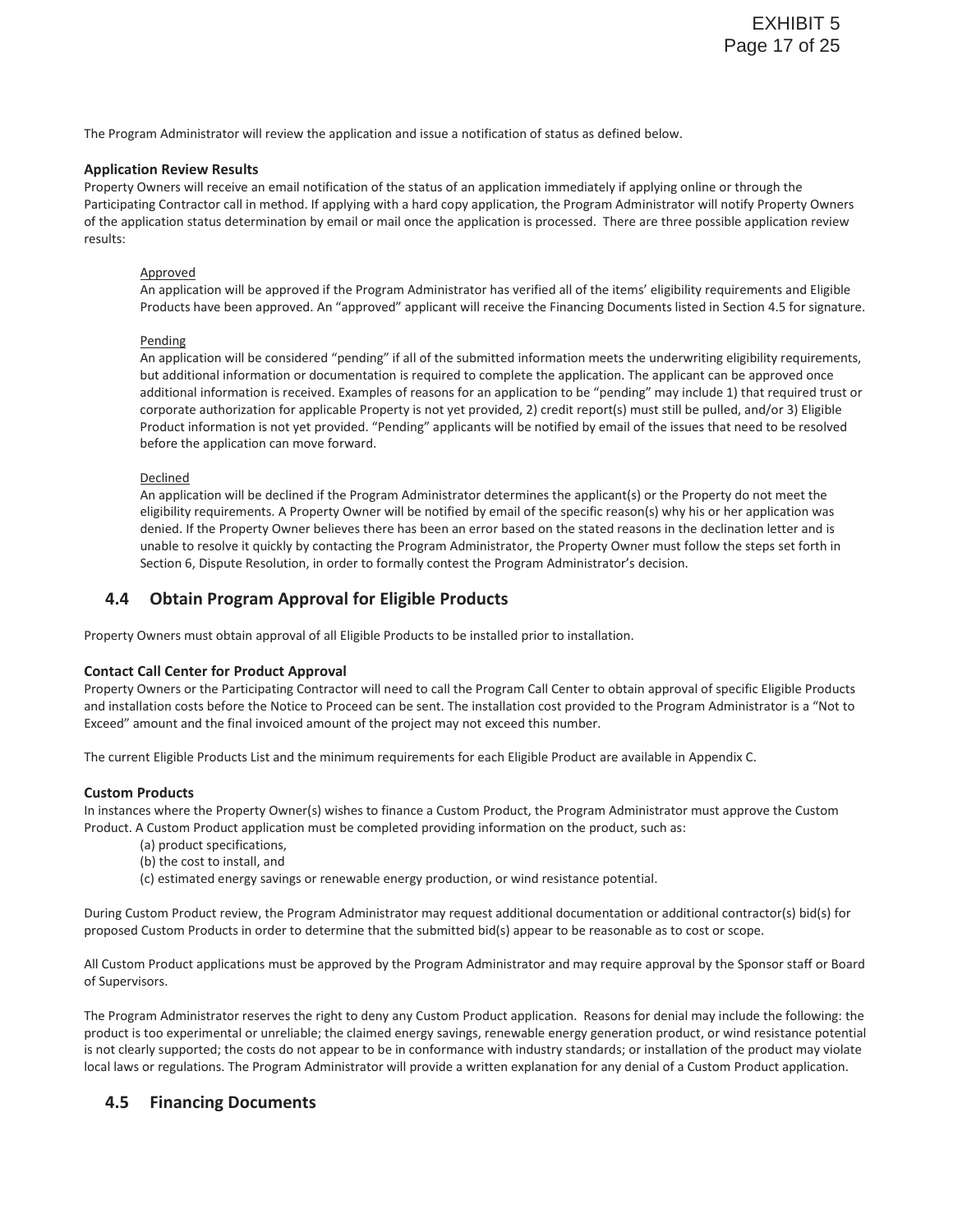After Eligible Products types within the project are identified, the Program Administrator will provide the Property Owners with Financing Documents for signature. Certain Financing Documents must be signed, completed, and received by the Program Administrator within 5 calendar days of the Financing Agreement Date. Financing Documents are generally signed with electronic signature. If Financing Documents are printed for signature, all signed documents must be notarized. Below is a list of the Financing Documents that will be provided.

#### **Financing Documents Provided**

- 1. Welcome Letter
- 2. Financing Estimate
- 3. Financing Agreement
- 4. Notice of PACE Financing
- 5. Privacy Policy

#### **Financing Documents to Return to the Program**

- 1. Financing Estimate must be signed and initialed by all Property Owners
- 2. Financing Agreement must be signed by all Property Owners
- 3. Notice of PACE Financing must be completed with Lender contact information

If any Property Owner fails to sign and submit Financing Documents by the required date, new Financing Documents may need to be issued. Reissuance of Financing Documents may impact the length of time remaining for installation, result in a new interest rate, and/or change other fees.

## **4.6 Installation of Eligible Products**

After Financing Documents are signed and returned, the Participating Contractor will receive a Notice to Proceed, which indicates that project installation may begin. The Notice to Proceed will indicate the time by which all Eligible Products must be installed and payment requested. Eligible Products will have a [90 or 120-day] period to install products depending on type of products installed.

A Completion Certificate will be sent after the Notice to Proceed. A Property Owner must sign and return the Completion Certificate after the Eligible Product(s) have been installed by the Participating Contractor (see Section 4.7) and prior to the Completion Deadline in order to receive funding.

The Property Owner(s) and the Participating Contractor are responsible for attaining all necessary approvals from a homeowners' association and/or historical review board regarding the installation of Eligible Products, as applicable to the Property.

If the approval period expires, the Property Owner may be required to submit a new application and may be subject to a new interest rate.

**The Sponsor, financing investor, and the Program Administrator do not endorse contractors who register with the Program, any other person involved with the installed products, or the design of the products, or warrant the economic value, energy savings, safety, durability or reliability of the Eligible Products.** 

#### **Building Permits and Inspection**

The Property Owner(s) and the Participating Contractor(s) are responsible for obtaining building permits and completing final inspections by the appropriate city or county building department(s). The Property Owner(s) and the Participating Contractor(s) are also responsible for ensuring that Eligible Products have met all other applicable federal, state and local laws and regulations. Property Owners should speak with the Participating Contractor to determine if Eligible Products require a building permit and/or inspection and what requirements must be met.

## **4.7 Submit Completion Certificate**

Once installation is complete, a signed Completion Certificate must be submitted with all required attachments to the Program Administrator for approval by the Completion Deadline.

The Completion Certificate must be submitted with the following documents:

1. Final invoice or contract from Participating Contractor which includes a detailed scope of work (including all financed products), cost and any payments already made by the Property Owner(s);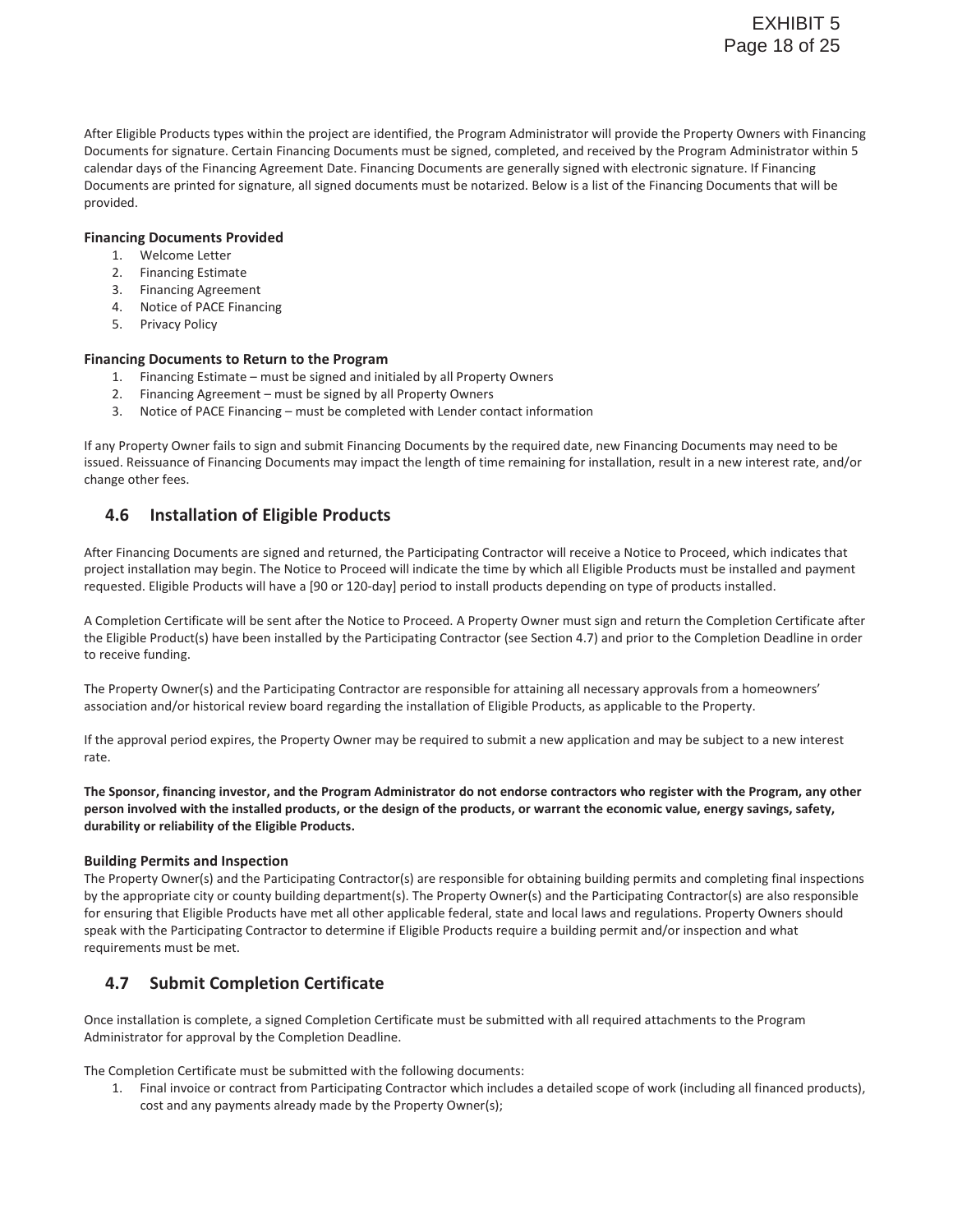2. If required by the jurisdiction, a pulled permit from the appropriate city or county building department for all permitted Eligible Products or Custom Products;

The required attachments are listed on the Completion Certificate Instructions page. The Completion Certificate must be signed by one Property Owner and the Participating Contractor upon installation of all Eligible Products. The Completion Certificate and required attachments may be submitted to the Program Administrator by fax, mail or via the electronic signature portal.

#### **Generation of New Financing Documents**

New Financing Documents must be generated if the Completion Certificate indicates a final financing amount that exceeds the amount approved at application. All appropriate documents reflecting the new Financed Amount must be signed and a 3-day rescission period will be required prior to the Program Administrator generating a new Completion Certificate.

#### **Right to Validate Products by Program Administrator**

The Program Administrator reserves the right to perform independent on-site validation(s) of any Eligible Products financed through the Program at any time, including if permit inspections have already been completed. If a validation visit is required, the Program Administrator will schedule any such on-site validation visit with the Property Owner(s).

## **4.8 on Property and Issue Payment**

After receiving the executed Completion Certificate and associated documents, the Sponsor will sign the Memorandum of Financing Agreement. At this point, an Assessment will be recorded on the Property with the appropriate county, and the Sponsor will initiate financing and disburse payment.

#### **Payment**

The timing of payment is dependent on when the Completion Certificate and all other required documents are received and approved by the Program Administrator. Under typical circumstances, payment is made to the Participating Contractor within two business days of Completion Certificate approval.

## **4.9 Add Annual Payments to Property Taxes**

The date when the Sponsor signs the Memorandum of Financing Agreement represents the Effective Date of the Financing Agreement. From the Effective Date, the Property will be subject to tax assessments relating to amounts owed under the Financing Agreement until the date when all amounts due – including all amounts disbursed to pay for the Project, accrued interest and any applicable penalties, costs, fees, and other charges – are paid.

#### **Annual Payments on Property Tax Bill**

Property Owners must be able to pay the agreed-upon Financed Amount and Interest regardless of a change in personal financial circumstances, the condition of the Property, or the condition of the newly installed Eligible Products. As with other property taxes, failure to pay Annual Payments will result in penalties, interest and, eventually, foreclosure of the Property by the county tax collector.

Recordation of the Assessment on the Property will establish a continuing annual repayment of the Financed Amount and Interest. As with other property taxes, Property Owners may pay the entire annual amount due on the date the first installment is due.

Under Florida law, property taxes and Financed Amounts typically stay with the Property when it is sold. However, if Property Owners attempt to refinance the Property once the Assessment is recorded on the Property, the lender may require that the entirety of the Financed Amount is paid off prior to granting approval of refinancing. Similarly, if Property Owners wish to sell the Property after the Assessment is recorded, the purchaser's mortgage lender may require that the Financed Amount be paid off in full prior to granting approval of a new mortgage to the purchaser for the Property. Property Owners should consult lenders at the time of refinance or sale of the Property to determine whether the Financed Amount will need to be paid in full.

In addition, per Florida Statue Section 163.08, at or before the time a Property Owner executes a contract for the sale and purchase of the Property for which an Assessment has been levied and has an unpaid balance due, the seller shall give the prospective purchaser a written disclosure statement in the following form, which shall be set forth in the contract or in a separate writing:

QUALIFYING IMPROVEMENTS FOR ENERGY EFFICIENCY, RENEWABLE ENERGY, OR WIND RESISTANCE.—The property being purchased is located within the jurisdiction of a local government that has placed an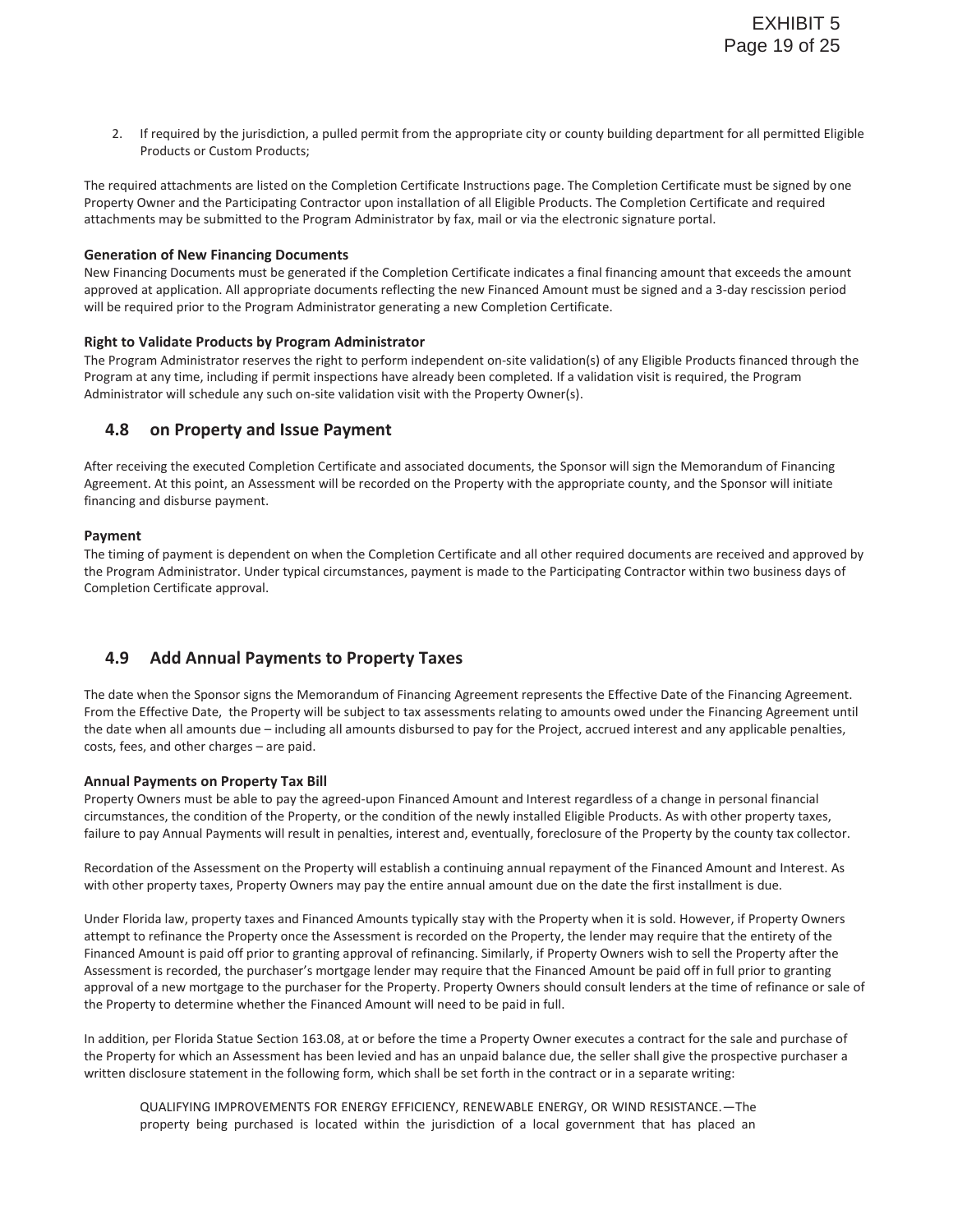assessment on the property pursuant to s. 163.08, Florida Statutes. The assessment is for a qualifying improvement to the property relating to energy efficiency, renewable energy, or wind resistance, and is not based on the value of property. You are encouraged to contact the county property appraiser's office to learn more about this and other assessments that may be provided by law.

If an escrow account is used to pay property taxes, Property Owners should contact their lender to increase monthly escrow payments by an amount equal to the Annual Payment divided by 12.

The Annual Payment will be based on the Principal, Interest, and Annual Administrative Fees. Estimated amounts will be specified in the Financing Agreement and in the Financing Estimate and Final Payment Summary.

## **5 Product Installation Requirements**

## **5.1 Contractor Sign-Up**

All contractors who install Eligible Products under the Program must enroll with the Program in order to become a Participating Contractor.

Contractors who are licensed by the State of Florida and in good standing with the CILB, including meeting all applicable bonding and insurance requirements, and who meet any fraud check requirements, are eligible to be a Participating Contractor with the Program.

When a contractor is accepted into the Program, it is required that he/she agrees to abide by all Program terms and conditions, including:

- pulling permits as required by the local building departments,
- obtaining approval of proposed Eligible Products in advance by calling the Program Call Center or completing the Custom Product application process,
- installing Eligible Products that meet the required eligibility specifications,
- obtaining a business license in each jurisdiction where the contractor does Program-financed work, and
- only installing Eligible Products for which he/she has the correct contractor's license.

If a contractor is interested in being part of the Program but has not yet become a Participating Contractor, call the Program Administrator using or visit https://renewfund.secure.force.com/apply/.

## **5.2 Building Permits and Inspection**

The Property Owner(s) and the Participating Contractor are responsible for obtaining all appropriate building permits and completing final inspections by the appropriate city or county building department(s). The Property Owner(s) and the Participating Contractor(s) are also responsible for ensuring that Eligible Products have met all other applicable federal, state and local laws and regulations. The Property Owner(s) should speak with the Participating Contractor to determine if Eligible Products require a building permit and/or inspection and what requirements must be met.

## **5.3 Fraudulent Activity**

Any misrepresentations made in connection with the Program in the application, the Participating Contractor's bid, or any other document at any time while participating in the Program is likely to cause Property Owners and/or Participating Contractors to be removed from the Program and may result in legal action. For example, this may result in a denied application, a notification that any installed Eligible Products will be at the expense of the Property Owner(s), or a legal proceeding, civil or criminal, to recover any fraudulently obtained funds.

## **5.4 Required Documents**

Required documents must be submitted at different steps in the Program process. For a list of required documents which must be submitted and when they need to be submitted, please see Section 4, Program Process.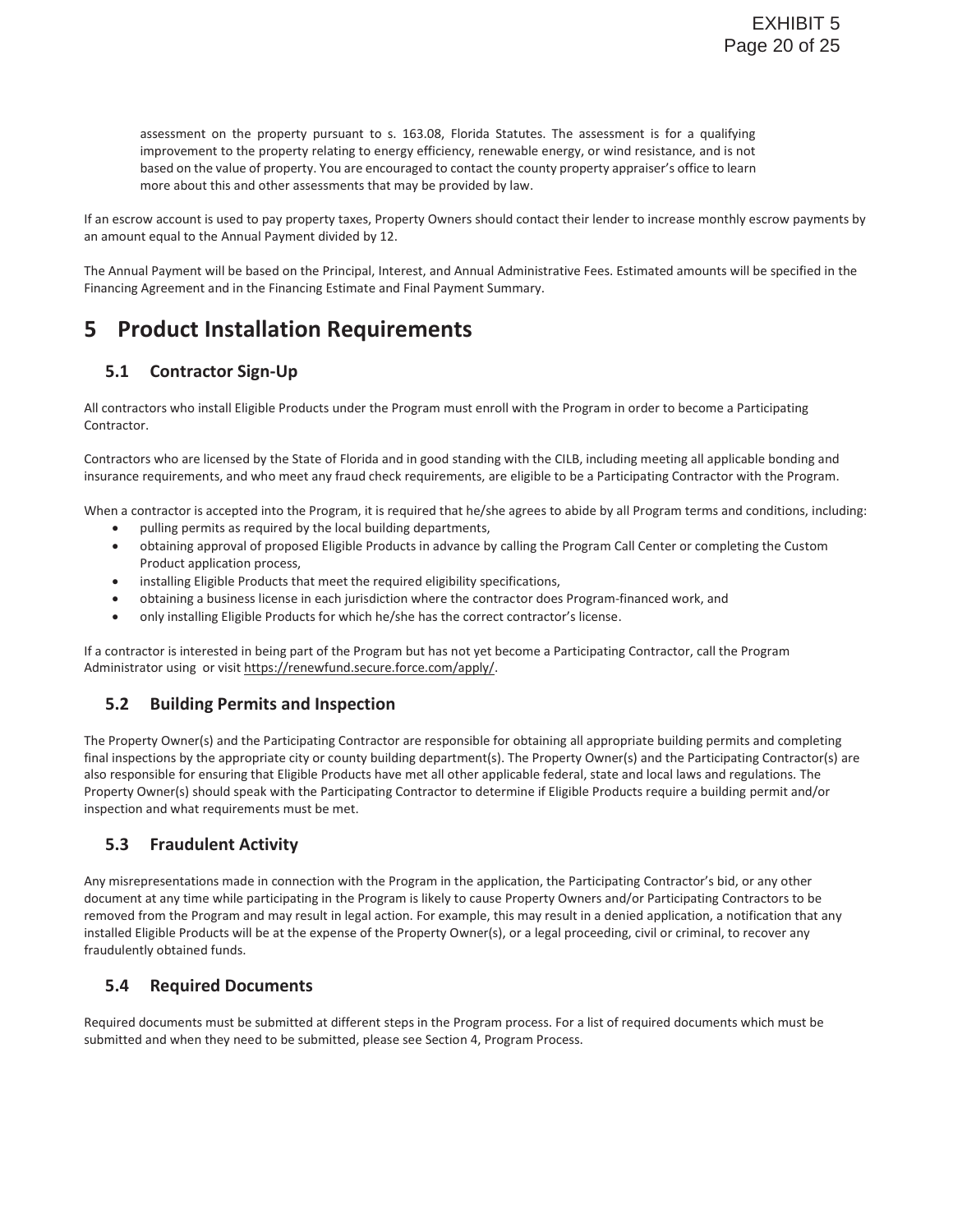## **6 Dispute Resolution**

Property Owners, the Sponsor and the Program Administrator shall attempt in good faith to promptly resolve any dispute arising out of or relating to any Financing Agreement under the Program. Any party must give the other parties written notice of any dispute. Within 30 calendar days after delivery of the notice, the Property Owner(s) and the Sponsor and/or the Program Administrator shall have a meeting, and shall attempt to resolve the dispute. If the matter has not been resolved within 30 calendar days of the first meeting, any party may pursue other remedies, including mediation. All negotiations and any mediation conducted pursuant to this clause are confidential and shall be treated as compromise and settlement negotiations, to which Section 1152.5 of the Florida Evidence Code shall apply, and Section 1152.5 is incorporated herein by reference. The Property Owner(s) and the Sponsor are required to continue to perform the obligations under the Financing Agreement pending final resolution of any dispute arising out of or relating to the Financing Agreement.

Dispute resolution will follow a similar process if the Property Owner(s) wish to dispute decision(s) made by the Program Administrator on behalf of the Sponsor, but have not signed a formal Financing Agreement. Written notice must be sent to the Program address identified in Section 1.2. The notice must identify the issue(s) for resolution, the circumstances that surround the issue(s), the section in the Handbook that the issue(s) pertain(s) to, and a timeline of events. Within 30 calendar days after delivery of the notice, the Property Owner(s), the Sponsor and the Program Administrator shall attempt to resolve the dispute. The Program Administrator, on behalf of the Sponsor, shall render a final written decision within 30 calendar days and send that decision to the Property Owner(s).

## **7 Appendices**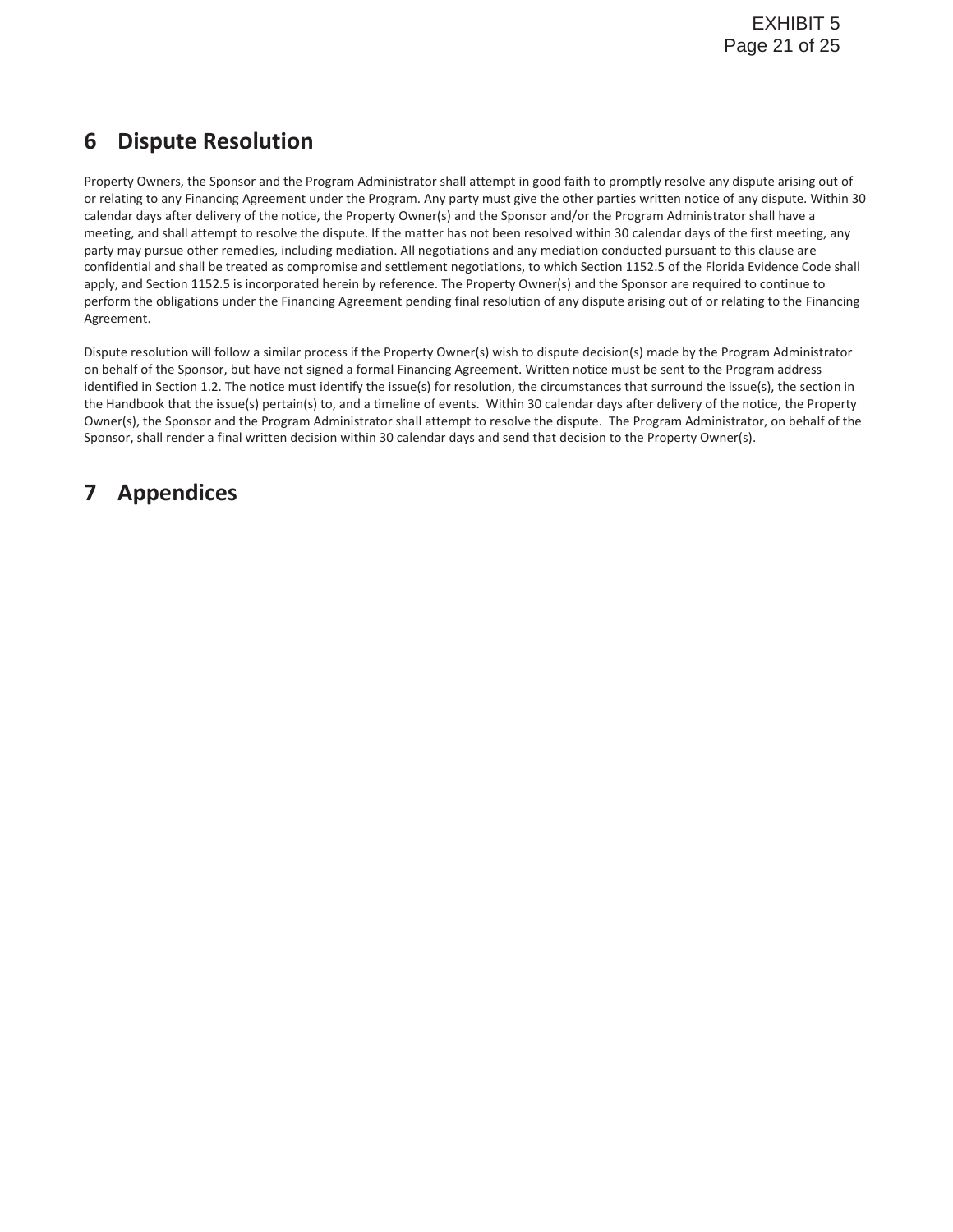## **Appendix A: Other Useful Resources**

| Department of<br><b>Business &amp;</b><br>Professional<br>Regulation<br><b>Construction Industry</b><br><b>Licensing Board</b> | The Construction Industry<br>Licensing Board protects<br>consumers by licensing and<br>regulating Florida's<br>construction industry.                                                                                                                                                                                                         | http://www.myfloridalicense.com/dbpr/<br><b>CILB License Check</b><br>check Contractor's License Status<br>(850) 487-1395 |
|--------------------------------------------------------------------------------------------------------------------------------|-----------------------------------------------------------------------------------------------------------------------------------------------------------------------------------------------------------------------------------------------------------------------------------------------------------------------------------------------|---------------------------------------------------------------------------------------------------------------------------|
| <b>Federal Tax Credits</b>                                                                                                     | Information page about<br>federal tax credits available<br>for energy efficiency and<br>renewable energy<br>improvements.                                                                                                                                                                                                                     | http://energy.gov/savings/search                                                                                          |
| <b>Energy Star</b>                                                                                                             | Energy Star is a<br>government-backed<br>program helping<br>businesses and individuals<br>protect the environment<br>through superior energy<br>efficiency. Energy Star<br>provides energy efficiency<br>standards, qualified and<br>labeled energy efficiency<br>products and<br>recommended installation<br>methods, among other<br>things. | www.energystar.gov<br>Energy Star Hotline for specific questions about specific products<br>(888) 782-7937                |
| <b>Building Performance</b><br>Institute ("BPI")                                                                               | BPI is a national standards<br>development and<br>credentialing organization<br>for residential energy<br>efficiency retrofit work -<br>providing training through<br>a network of training<br>affiliate organizations,<br>individual certifications,<br>company accreditations<br>and quality assurance<br>programs.                         | www.bpi.org<br>(877) 274-1274                                                                                             |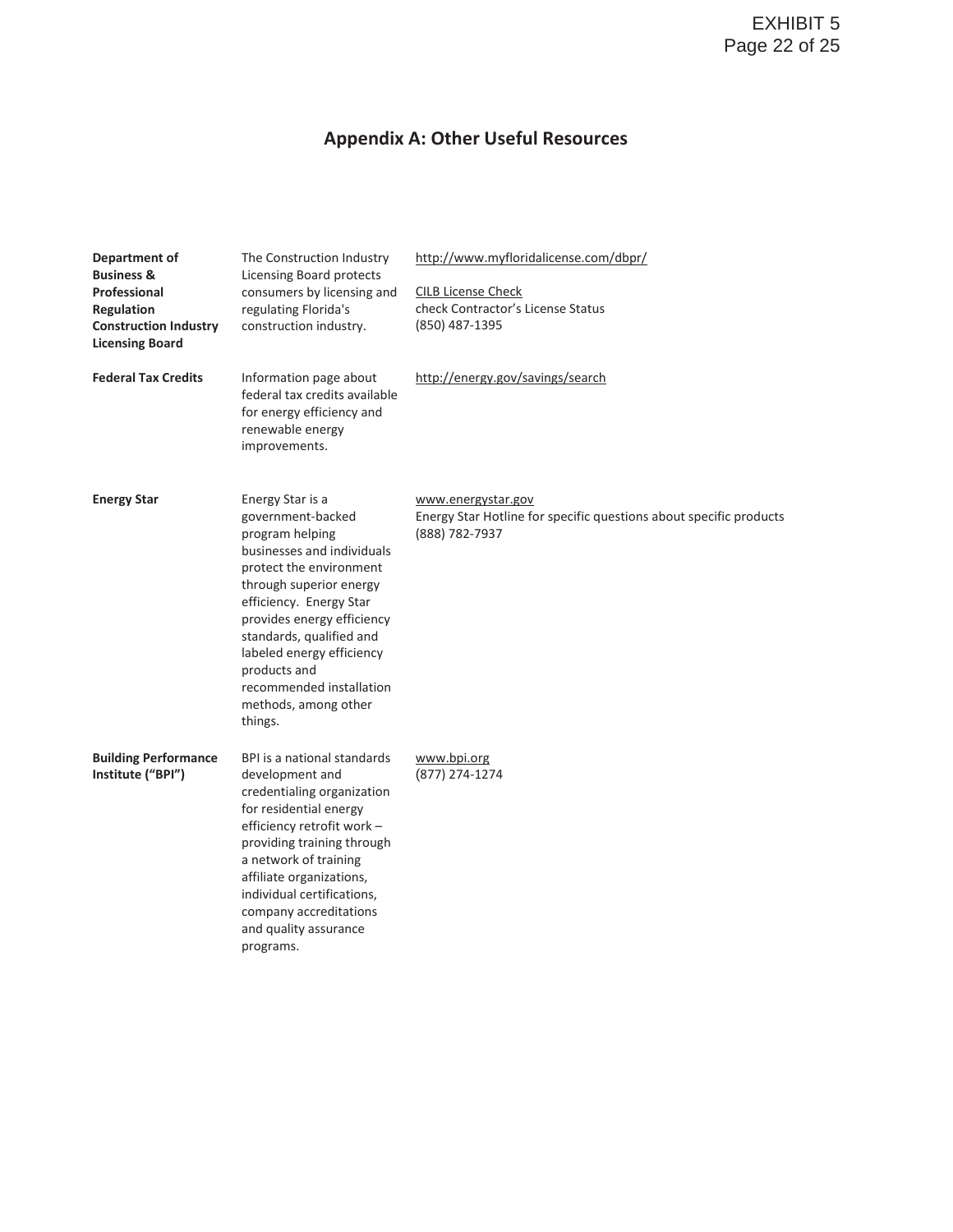## **Appendix B: Program Forms and Documents**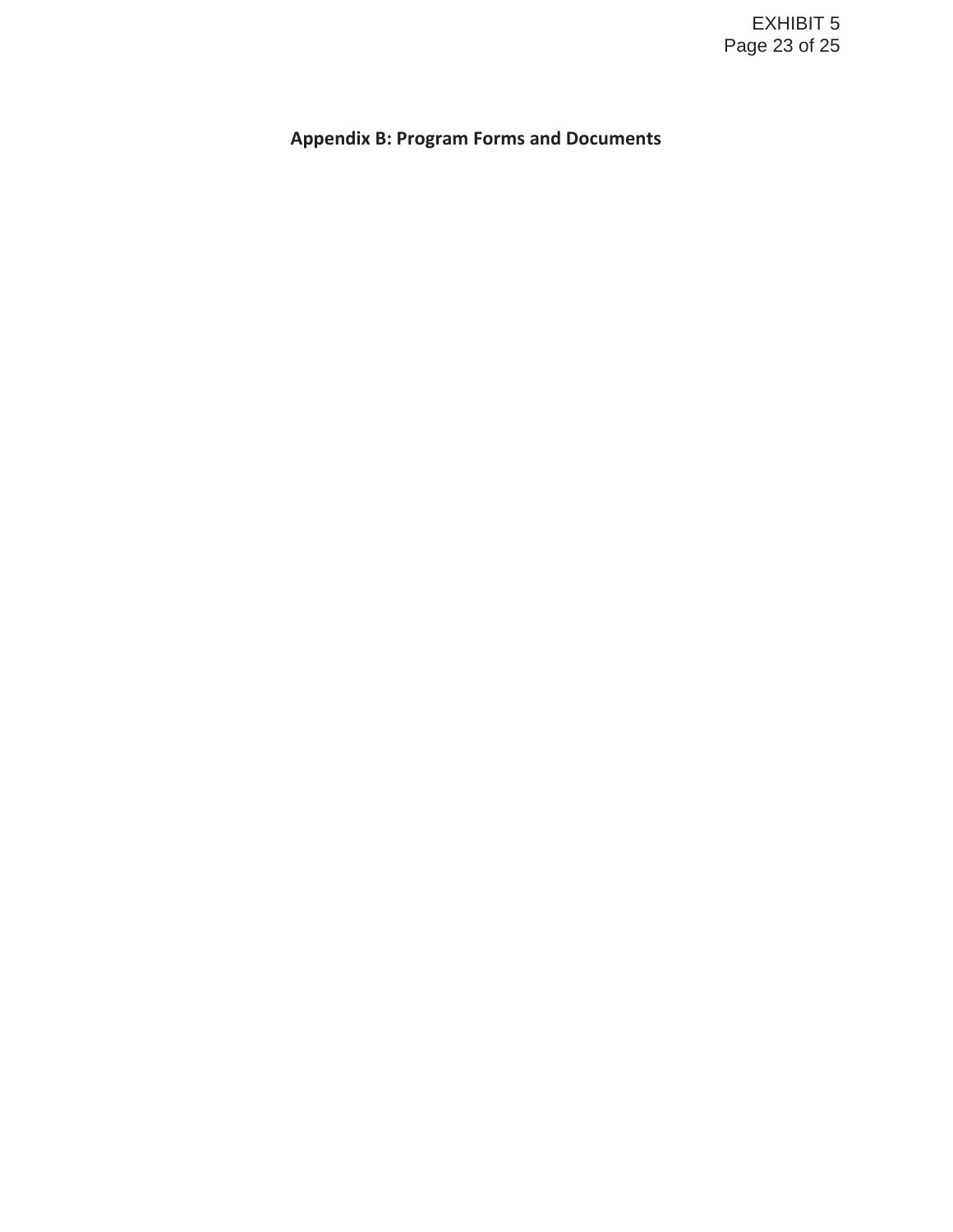## **Appendix C: Eligible Products List**